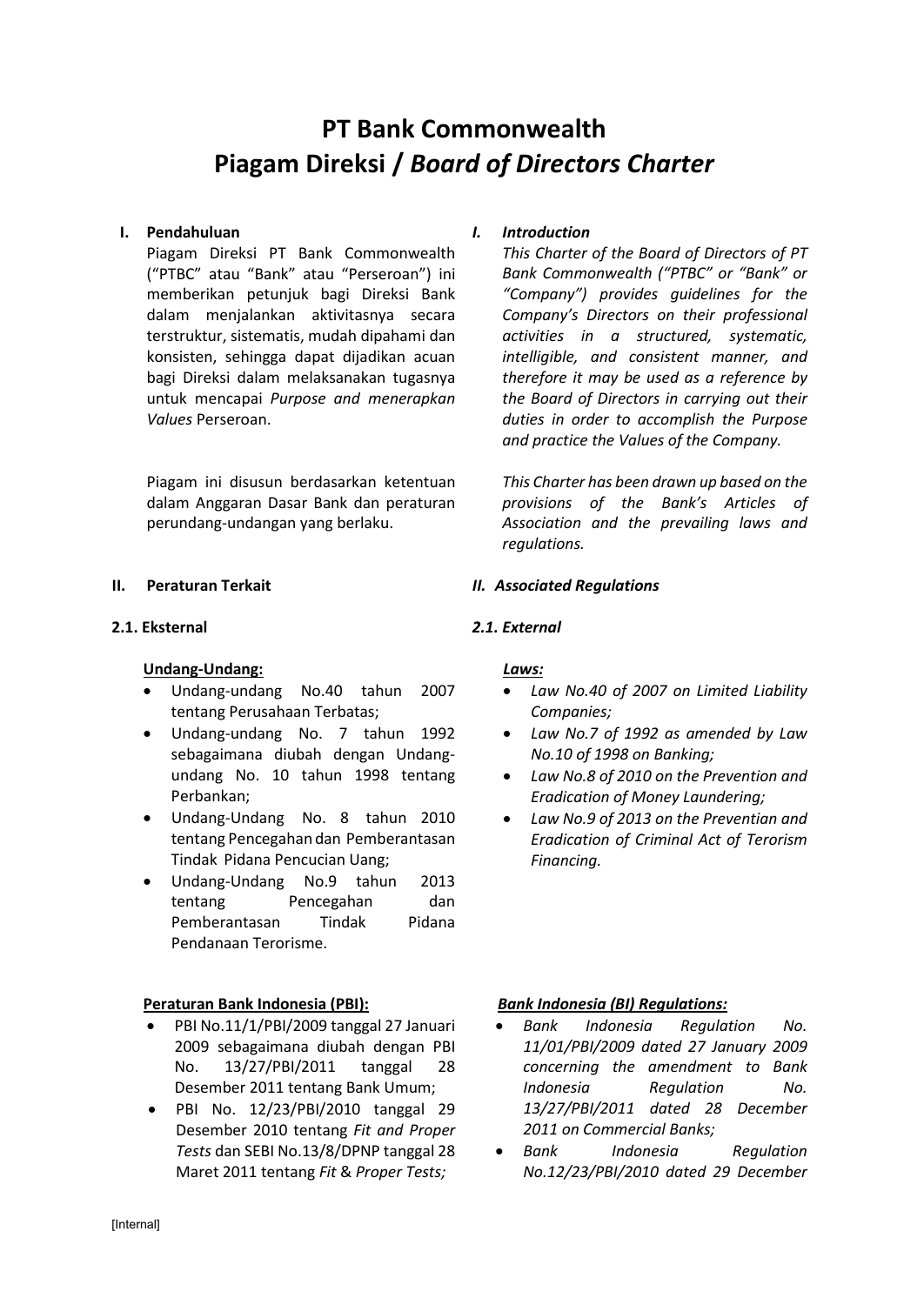

• PBI No. 11/19/PBI/2009 tanggal 4 Juni 2009 tentang Sertifikasi Manajemen Risiko bagi Pengurus dan Pejabat BankUmum.

#### **Peraturan Otoritas Jasa Keuangan ("OJK"):**

- POJK No. 01/POJK.07/2013 tanggal 26 Juli 2013 tentang Perlindungan Konsumen Sektor Jasa Keuangan;
- POJK No. 4/POJK.03/2016 tentang Penilaian Tingkat Kesehatan Bank Umum;
- POJK No. 11/POJK.03/2016 tentang Kewajiban Penyediaan Modal Minimum Bank Umum;
- POJK No. 27/POJK.03/2016 tentang Penilaian Kemampuan dan Kepatutan Bagi Pihak Utama Lembaga Jasa Keuangan;
- Surat Edaran OJK No. 39/SEOJK.03/2016 tanggal 13 September 2016 tentang Penilaian Kemampuan dan Kepatutan bagi Calon Pemegang Saham Pengendali, Calon Anggota Direksi dan Calon Anggota Dewan Komisaris Bank;
- POJK No. 18/POJK.03/2016 tentang Penerapan Manajemen Risiko Bank Umum;
- POJK No. 38/POJK.03/2016 tentang Penerapan Manajemen Risiko dalam Penggunaan Teknologi Informasi oleh Bank Umum;
- POJK No. 55/POJK.03/2016 tentang Penerapan Tata Kelola Bagi Bank Umum;
- POJK No. 76/POJK.07/2016 tentang peningkatan Literasi dan Inklusi Keuangan di Sektor Jasa Keuangan bagi Konsumen dan/atau Masyarakat;
- POJK No. 12/POJK.01/2017 tentang Penerapan Program Anti Pencucian Uang dan Pencegahan Pendanaan Terorisme di Sektor Jasa Keuangan dan

*2010 on Fit and Proper Tests and Bank Indonesia Circular Letter No.13/8/DPNP dated 28 March 2011 on Fit & Proper Tests;*

• *Bank Indonesia Regulation No.11/19/PBI/2009 dated 4 June 2009 concerning Risk Management Certification for Management and Officer of Commercial Banks.*

# *Financial Services Authority ("OJK") Regulations:*

- *OJK Regulation No. 01/POJK.07/2013 dated 26 July 2013 concerning Customer Protection in Financial Services Sector;*
- *OJK Regulation No. 4/POJK.03/2016 concerning Assessment of Commercial Bank soundness level;*
- *OJK Regulation No. 11 /POJK.03/2016 concerning Minimum Capital Adequacy Requirement for Commercial Banks;*
- *OJK Regulation No. 27/POJK.03/2016 concerning the Fit and Proper Test for the Primary Parties of a Financial Services Institution;*
- *OJK Circular Letter No. 39//SEOJK.03/2016 dated 13 September 2016 on the Fit and Proper Test for candidate of Controlling Shareholders, members of the Board of Directors and the Board of Commissioner of the Bank;*
- *OJK Regulation No. 18/POJK.03/2016 concerning the Implementation of Risk Management for Commercial Banks;*
- *OJK Regulation No. 38/POJK.03/2016 concerning the Implementation of Risk Management in the Use of Information Technology by Commercial Banks;*
- *OJK Regulation No. 55/POJK.03/2016 concerning the Implementation of Good Governance for Commercial Banks;*
- *OJK Regulation No. 76/POJK.07/2016 concerning the Enhancement of Financial Literacy and Inclusion in the Financial Services Sector for Consumers and/or the Public;*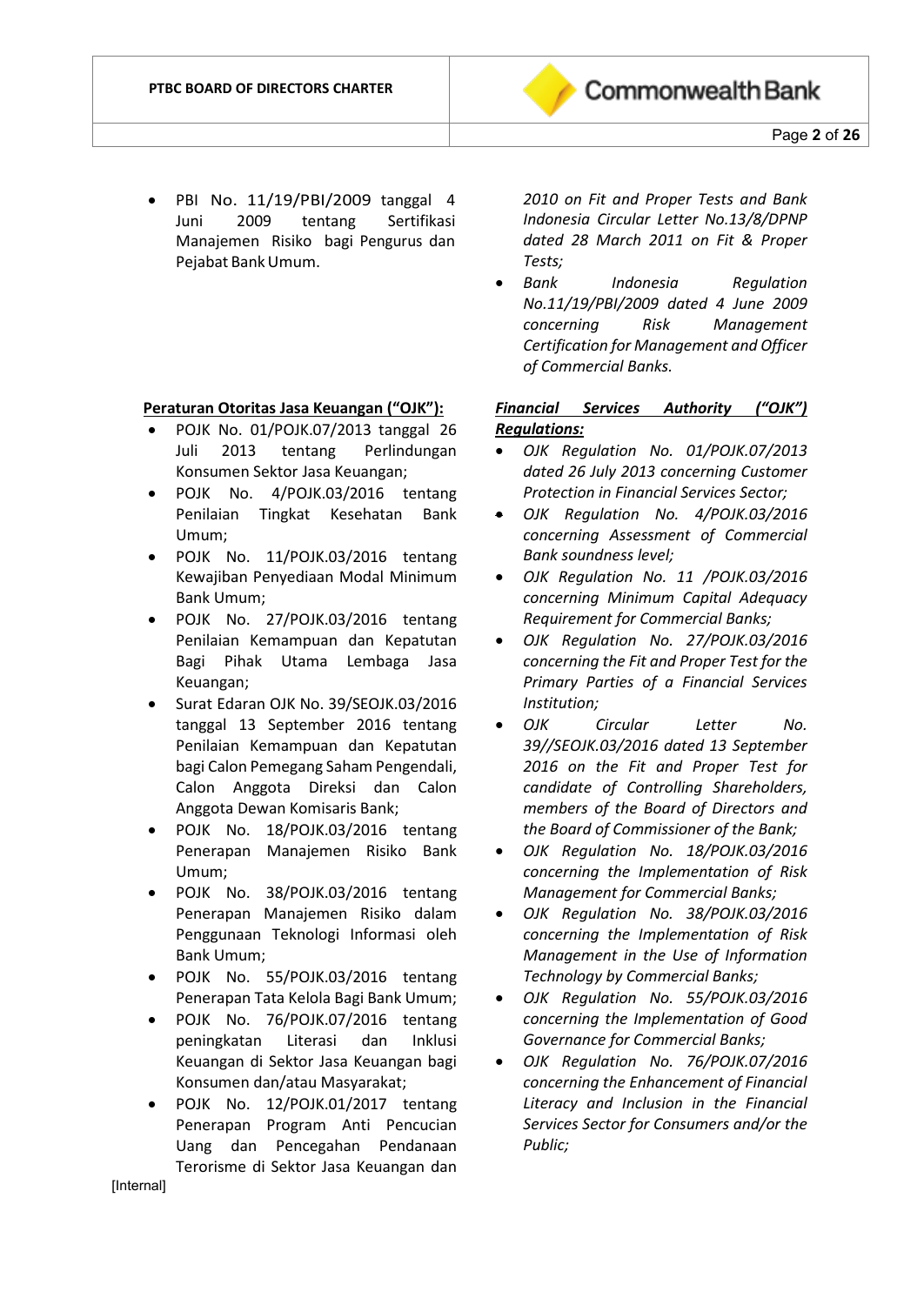perubahannya sebagaimana tercantum dalam POJK No. 23/POJK.01/2019;

- POJK No. 37/POJK.03/2017 tentang Pemanfaatan Tenaga Kerja Asing dan Program Alih Pengetahuan di Sektor Perbankan;
- POJK No. 34/POJK.03/2018 tentang Penilaian Kembali bagi Pihak Utama Lembaga Jasa Keuangan;
- POJK No. 46/POJK.03/2017 tanggal 12 Juli 2017 tentang Pelaksanaan Fungsi Kepatuhan Bank Umum;
- POJK No. 18/POJK.07/2018 tentang Layanan Pengaduan Konsumen di Sektor Jasa Keuangan;
- POJK No. 1/POJK.03/2019 tentang Penerapan Fungsi Audit Intern pada Bank Umum;
- POJK No. 33 /POJK.04/2014 tentang Direksi dan Dewan Komisaris Emiten atau Perusahaan Publik;
- POJK No. 8/POJK.04/2015 tentang Situs Web Emiten atau Perusahaan Publik;
- POJK No.37/POJK.03/2019 tentang Transparansi dan Laporan Publikasi Bank Umum Konvensional;
- POJK No. 39/POJK.03/2019 tentang Penerapan Strategi Anti Fraud bagi Bank Umum;
- SEOJK No. 9/SEOJK.03/2020 tentang Transparansi dan Laporan Publikasi Bank Umum Konvensional.
- *OJK Regulation No. 12/POJK.01/2017 concerning the implementation of Anti-Money Laundering and Terrorism-Financing Prevention Programs in the Financial Services Sector and its amendment as stated in POJK No.*  23/POJK.01/2019*;*
- *OJK Regulation No. 37/POJK.03/2017 concerning the Utilization of Foreign Workers and Transfer of Knowledge in Banking Sector;*
- *OJK Regulation No. 34/POJK.03/2018 concerning the* Re-assessment of Prime Parties in Financial Institutions;
- *OJK Regulation No. 46/POJK.03/2017 dated 12 July 2017 concerning the implementation of compliance function of commercial banks;*
- *OJK Regulation No. 18/POJK.07/2018 concerning Customer Complaint Service in the Financial Service Sector;*
- *OJK Regulation No. 1/POJK.03/2019 concerning the Impelentation of Internal Audit Function for Commercial Bank;*
- *OJK Regulation No.* 33 /POJK.04/2014 concerning the Board of Directors and the Board of Commissioners of Issuers or Public Companies;
- *OJK Regulation No.* 8/POJK.04/2015 concerning the Website of Issuers or Public Companies;
- *OJK Regulation No.* 37/POJK.03/2019 concerning the Transparency and Publication of Conventional Commercial Bank Reports;
- *OJK Regulation No.* 39/POJK.03/2019 concerning the Implementation of Anti-Fraud Strategy for Commercial Bank;
- *OJK Circular Letter* No. 9/SEOJK.03/2020 concerning the Transparency and Publication of Conventional Commercial Bank Reports.

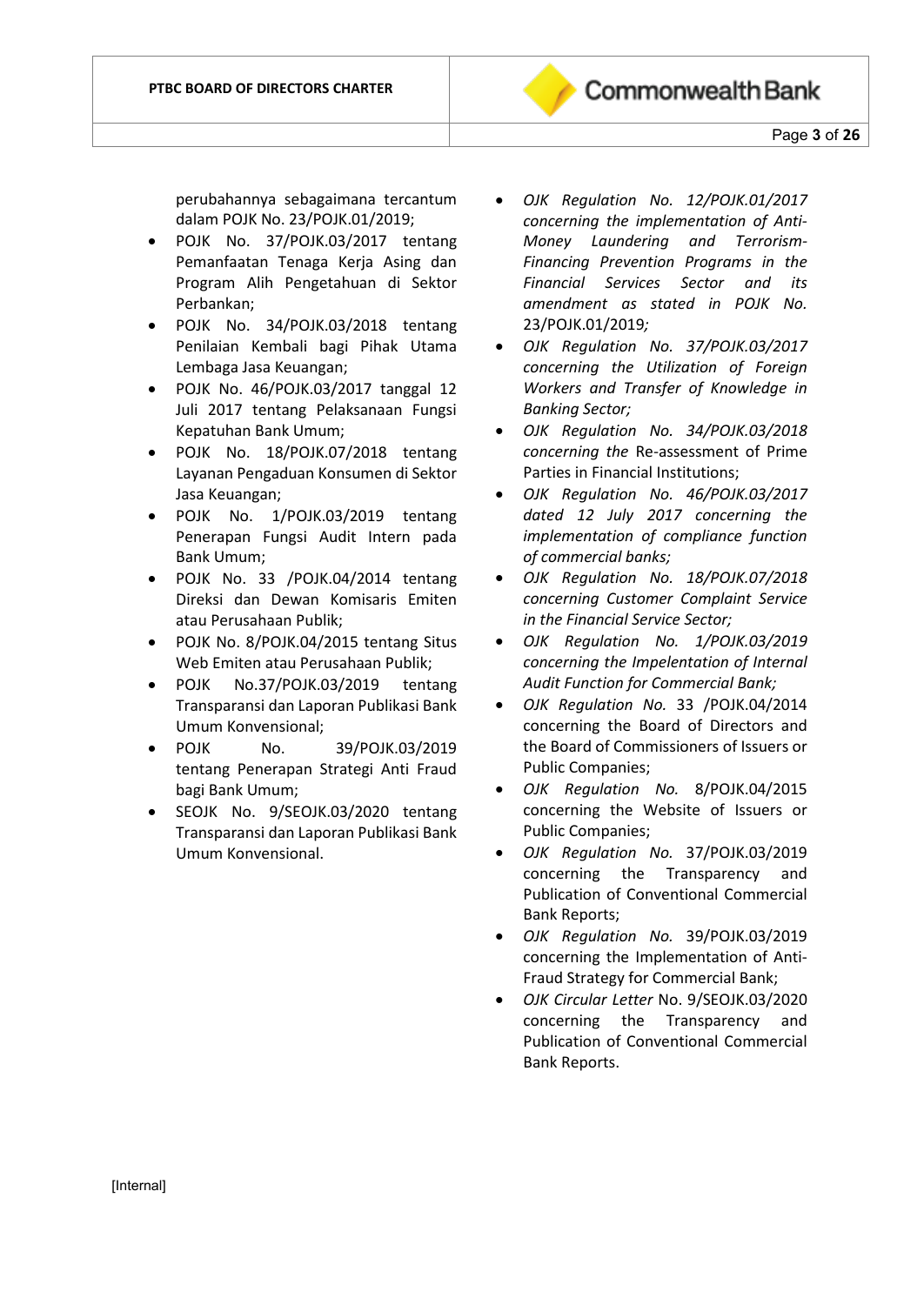

#### **2.2. Internal**

- Anggaran Dasar PT Bank Commonwealth No. 90 tanggal 16 November 2007 dan perubahannya;
- Kebijakan Pengangkatan, Pengangkatan Kembali dan Kinerja Direksi & Dewan Komisaris.

#### **III. Direksi**

# **3.1. Kriteria, Pengangkatan, Pemberhentian, Keanggotaan dan Masa Jabatan Direksi**

# **3.1.1. Kriteria**

- a. Calon anggota Direksi wajib memperoleh persetujuan dari OJK sebelum menjalankan tugas dan fungsi jabatannya dengan mengikuti penilaian *Fit* & *Proper Test.* Sebagai tambahan, untuk Tenaga Kerja Asing wajib mendapatkan ijin bekerja dari instansi pemerintah terkait dan memenuhi persyaratan memiliki pengetahuan mengenai Indonesia terutama mengenai ekonomi, budaya dan bahasa Indonesia.
- b. Calon anggota Direksi wajib menandatangani surat pernyataan bahwa calon anggota Direksi telah memenuhi semua persyaratan:
	- 1. lntegritas, kurang lebih mencakup:
		- a) Mempunyai ahlak, moral dan integritas yang baik;
		- b) Cakap melakukan perbuatan hukum;
		- c) Memiliki komitmen untuk mematuhi peraturan perundang-undangan yang berlaku;
		- d) Memiliki komitmen yang tinggi terhadap

#### *2.2. Internal*

- *Articles of Association of PT Bank Commonwealth, i.e. Deed No. 90 dated 16 November 2007 and its amendment;*
- *The Board of Directors and Board of Commissioners Appointment, Renewal and Performance Policy.*

#### *III. The Board of Directors*

*3.1. Criteria, Appointment, Dismissal, Membership and Term of Service of Directors*

#### *3.1.1. Criteria*

- *a. Any prospective members of the Board of Directors must obtain a prior approval from OJK before performing his/her duties and functions, for which he/she must pass the Fit & Proper Test. Additionally, any foreign expatriates nominated as a Director must receive a work permit from respective government agencies and shall meet certain criteria such having ample knowledge on Indonesia, especially about the Indonesian economy, culture and language.*
- *b. Any prospective member of the Board of Directors shall sign a statement letter stating that the prospect has met all of the following criteria:*
	- *1. Integrity, which shall in any cases include the following:*
		- *a) Having good character, morals and good integrity;*
		- *b) Legally competent;*
		- *c) Strong commitment to compliance with the prevailing laws and regulations;*
		- *d) Strong commitment to the Bank's sound business development;*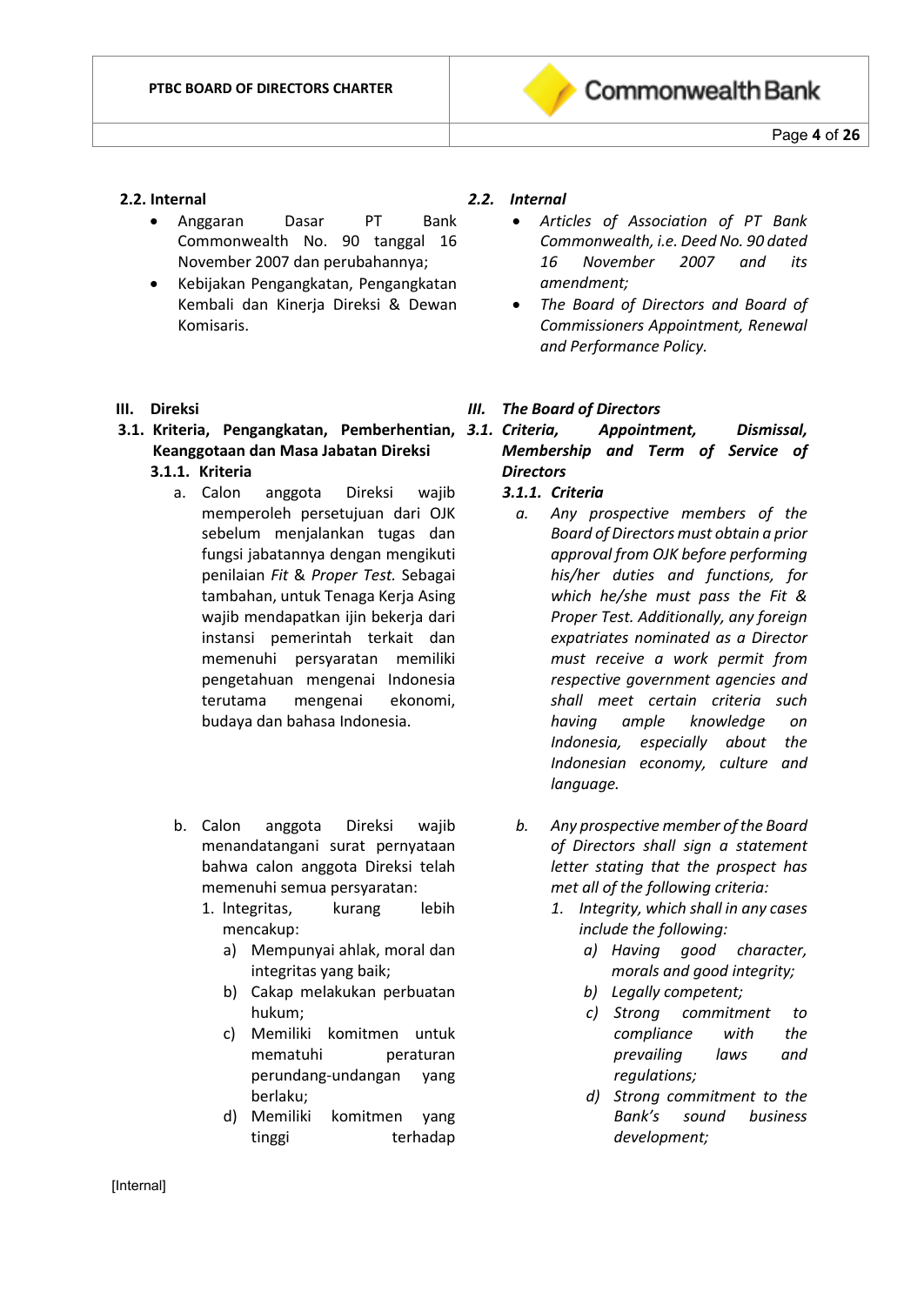

# Page **5** of **26**

pengembangan operasional Bank yang sehat;

- e) Tidak termasuk dalam Daftar Tidak Lulus yang ditatausahakan OJK.
- 2. Kompetensi, kurang lebih mencakup:
	- a) Pengetahuan di bidang perbankan yang memadai dan relevan dengan jabatannya;
	- b) Pengalaman dan keahlian di bidang perbankan dan/atau bidang keuangan;
	- c) Kemampuan untuk melakukan pengelolaan strategis dalam rangka pengembangan Bank yang sehat.
- 3. Reputasi, dalam lima tahun sebelum pengangkatan dan selama menjabat :
	- a) Tidak termasuk dalam daftar kredit macet dalam administrasi OJK;
	- b) Tidak pernah dinyatakan pailit atau menjadi direksi atau komisaris yang dinyatakan bersalah menyebabkan suatu perseroan dinyatakan pailit;
	- c) Tidak pernah dihukum karena melakukan tindak pidana yang merugikan keuangan negara dan/atau berkaitan dengan sektor keuangan; dan
	- d) tidak pernah menjadi anggota Direksi yang selama menjabat:
		- 1) pernah tidak menyelenggarakan Rapat Umum Pemegang Saham (RUPS) tahunan;
		- 2) pertanggungjawabannya sebagai anggota Direksi
- *e) Not included in the Fail list (Daftar Tidak Lulus) administered by OJK.*
- *2. Competence, which in any case, shall include the following:*
	- *a) Ample banking knowledge relevant to his/ her position;*
	- *b) Experience and expertise in the banking and/or financial industry;*
	- *c) Ability to carry out strategic management in the framework of developing a sound bank.*
- *3. Reputation, within the period of the five years prior to the appointment and during the tenure of the appointment:*
	- *a) Not to be included in the Bad Debt List (Daftar Kredit Macet) administrated by OJK;*
	- *b) Never have declared bankruptcy or been a part of the Board of Directors or the Board of Commissioners of a company which has declared bankruptcy;*
	- *c) Never been convicted of criminal offenses resulting in financial loss to the state and/or related to the financial sector; and*
	- *d) Never was a member of a Board of Directors who during its tenure:*
		- *1) failed to conduct an annual General Meeting of Shareholders ("GMS");*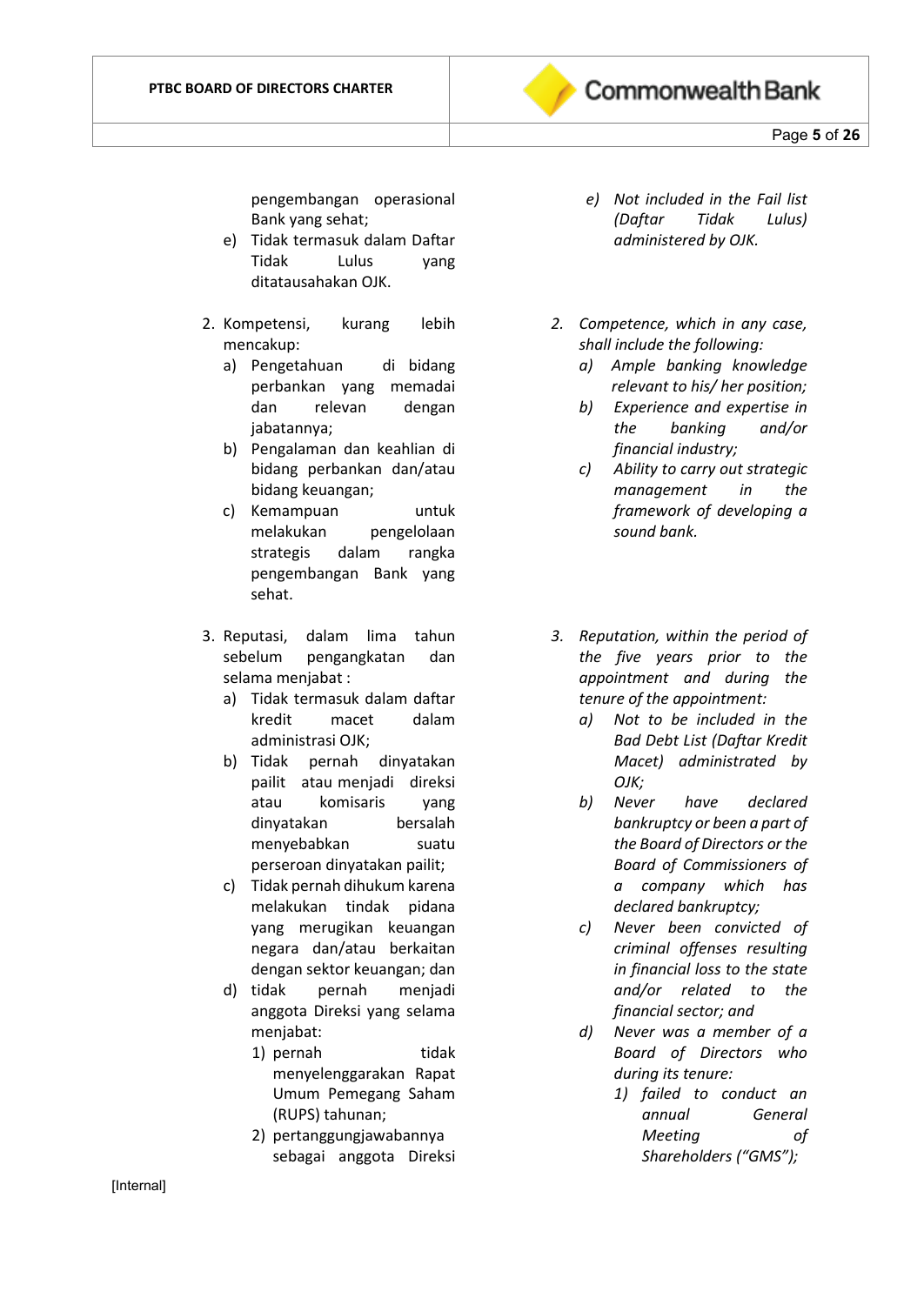

Page **6** of **26**

pernah tidak diterima oleh RUPS atau pernah tidak memberikan pertanggungjawaban sebagai anggota Direksi kepada RUPS; dan

3) pernah menyebabkan perusahaan yang memperoleh izin, persetujuan atau pendaftaran dari OJK tidak memenuhi kewajiban menyampaikan laporan tahunan dan/atau laporan keuangan kepada OJK.

#### **3.1.2 Pengangkatan dan Pemberhentian anggota Direksi**

- a. Anggota Direksi diangkat dan diberhentikan oleh Rapat Umum Pemegang Saham ("RUPS");
- b. Pengangkatan anggota Direksi oleh RUPS dianggap belum efektif sebelum mendapatkan persetujuan dari OJK;
- c. Setiap usulan pengangkatan dan/atau penggantian anggota Direksi kepada RUPS harus memperhatikan rekomendasi Komite Remunerasi dan Nominasi;
- d. Anggota Direksi yang masa jabatannya telah berakhir dapat diangkat kembali sesuai dengan rekomendasi dari Komite Remunerasi dan Nominasi, pengakuan dari Dewan Komisaris dan persetujuan dalam RUPS.
- *2) their accountability as members of the Board of Directors was rejected by GMS or failed to provide accountability as members of the Board of Directors to the GMS; and*
- *3) caused a company with a license and approval from or registered by OJK to fail its obligation to submit an annual report and/or financial report to OJK.*
- *3.1.2. Appointment and Dismissal of Members of the Board of Directors*
	- *a. Members of the Board of Directors are appointed through a GMS;*
	- *b. Appointment of members of the Board of Directors by a GMS shall not be effective until such appointment has been approved by OJK;*
	- *c. Any proposals for the appointment and/or replacement of any member of the Board of Directors put forward at a GMS is subject to recommendation from the Remuneration and Nomination Committee;*
	- *d. Any member of the Board of Directors whose term of office has expired may be reappointed, subject to the recommendation from the Remuneration and Nomination Committee, an acknowledgement from the Board of Commissioners, and an approval in a GMS.*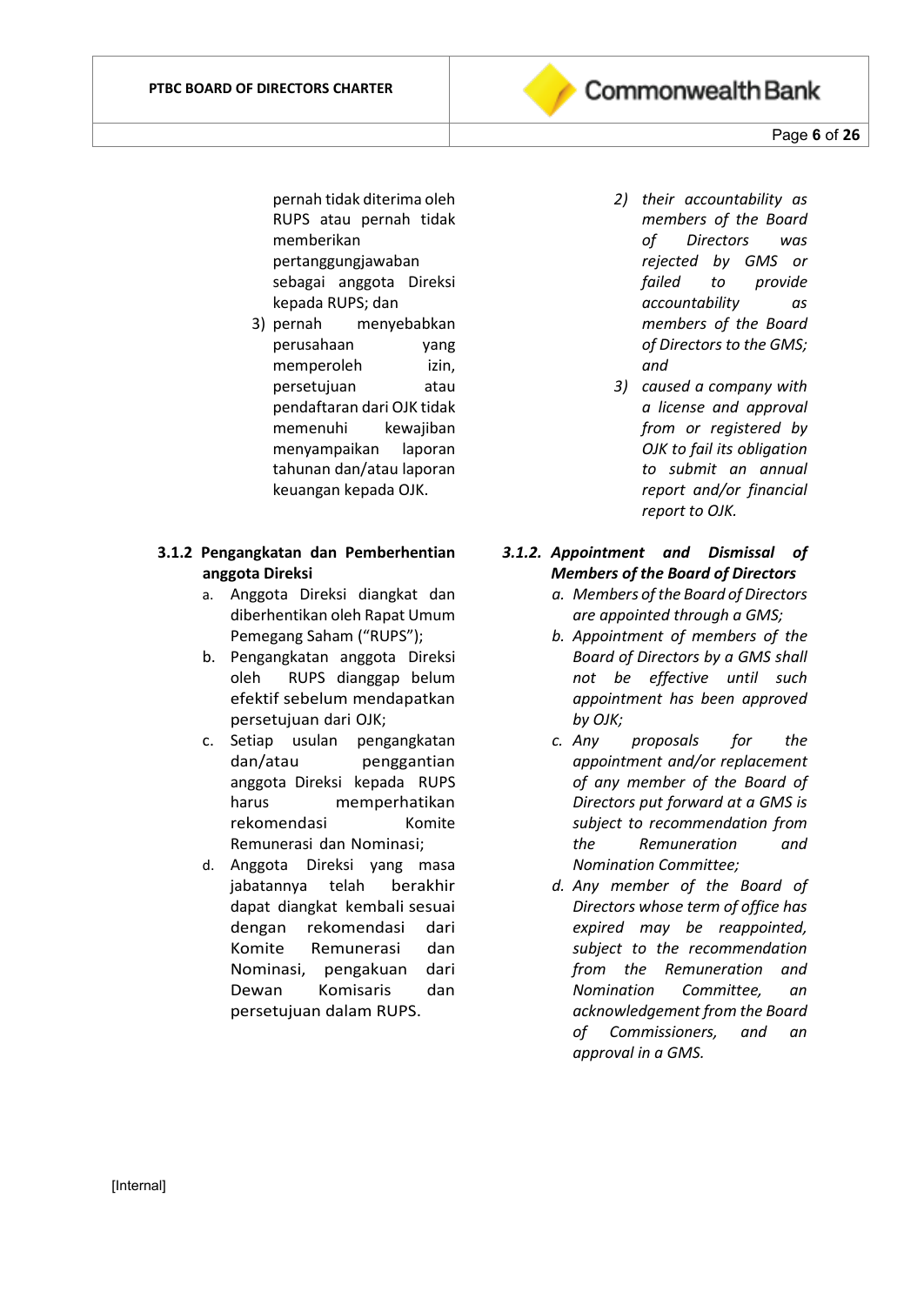

#### **3.1.3.Keanggotaan Direksi**

- a. Jumlah anggota Direksi sekurang-kurangnya 3 (tiga) orang;
- b. Seluruh anggota Direksi wajib berdomisili di Indonesia;
- c. Mayoritas Direksi berkewarganegaraan Indonesia;
- d. Direksi dipimpin oleh Presiden Direktur;
- e. Presiden Direktur wajib berasal dari pihak independen atau tidak memiliki keterkaitan dengan Pemegang Saham Pengendali;
- f. Perseroan berkewajiban untuk menunjuk seorang anggota Direksi sebagai Direktur Kepatuhan;
- g. Mayoritas anggota Direksi memiliki sekurangkurangnya 5 (lima) tahun pengalaman di operasional bank sebagai Pejabat Eksekutif;
- h. Tenaga Kerja Asing tidak dapat menduduki posisi Direktur yang membawahi fungsi Kepatuhan dan Sumber Daya Manusia.

#### **3.1.4. Masa Jabatan**

- a. Masa jabatan anggota Direksi adalah lima tahun dengan tidak mengurangi hak Rapat Umum Pemegang Saham untuk memberhentikannya sewaktuwaktu.
- b. Jabatan anggota Direksi dapat berakhir jika Direktur:
	- 1. mengundurkan diri dengan ketentuan mengajukkan pemberitahuan secara tertulis mengenai maksudnya tersebut kepada Perseroan sekurangkurangnya 90 hari atau lebih singkat sebagaimana

# *3.1.3. Membership of the Board of Directors*

- *a. The total number of members of the Board of Directors shall be at least 3 (three) persons;*
- *b. All members of the Board of Directors must be domiciled in Indonesia;*
- *c. The majority of the Directors shall be Indonesian citizens;*
- *d. The Board of Directors shall be chaired by the President Director;*
- *e. The President Director shall come from an independent party or not related to the Controlling shareholder;*
- *f. The Company shall be obliged to appoint a member of Board of Director as the Compliance Director;*
- *g. The majority of the Directors shall have at least 5 (five) years of experience in banking operations as an Executive Officer;*
- *h. Foreign expatriate cannot hold the positions of the Compliance Director or the Human Resource Director.*

#### *3.1.4. Term of Service*

- *a. The term of service for a Director is five years without prejudice to the rights of a GMS to dismiss him/her at any time.*
- *b. The term of service of a Director shall terminate if such a Director:*
	- *1. Resigns upon submission of a prior written notice at least 90 days or shorter as agreed by both parties prior to the date of his/her effective resignation from the Company;*
	- *2. No longer meets the requirements or for some reason is deemed as no longer*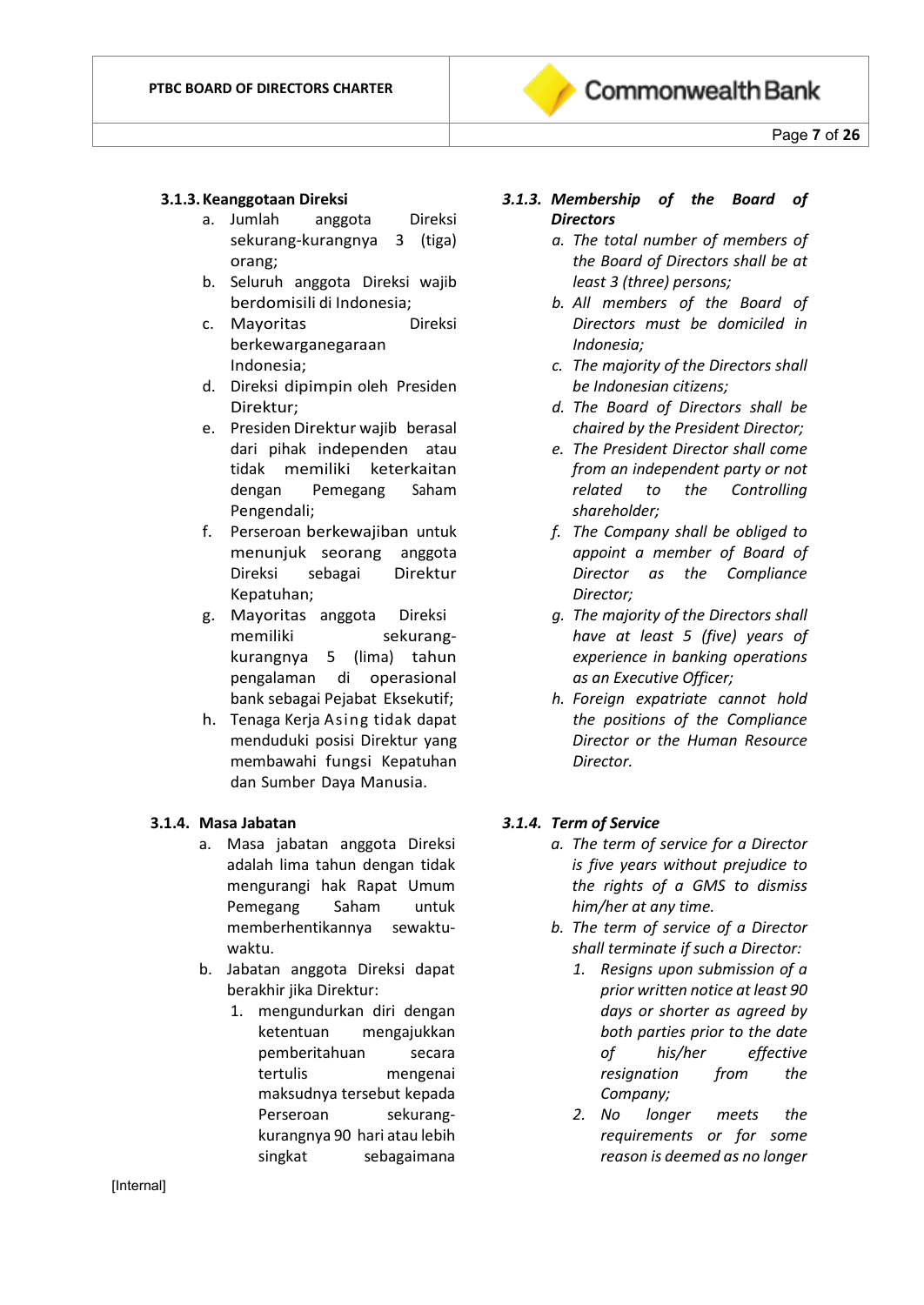

- 2. tidak lagi memenuhi persyaratan atau karena alasan tertentu dianggap tidak lagi memenuhi persyaratan berdasarkan peraturan perundangundangan yang berlaku;
- 3. Meninggal dunia;
- 4. Diberhentikan berdasarkan keputusan RUPS.
- c. Dalam hal anggota Direksi mengajukan pengunduran diri, Bank wajib menyelenggarakan RUPS untuk memutuskan permohonan pengunduran diri anggota Direksi paling lambat 90 hari setelah diterimanya permohonan pengunduran diri tersebut.
- d. Bank wajib melakukan keterbukaan informasi kepada masyarakat. Bank juga wajib untuk menyampaikan kepada OJK paling lambat dua hari kerja setelah: i) diterimanya permohonan pengunduran diri Direksi; dan ii) RUPS terkait pengunduran diri dilaksanakan.

#### **3.2. Tanggung Jawab Direksi**

- a. Direksi adalah Organ Perseroan yang berwenang dan bertanggung jawab penuh atas pengurusan Perseroan, sesuai dengan maksud dan tujuan Perseroan serta mewakili Perseroan, baik di dalam maupun di luar pengadilan sesuai dengan ketentuan Anggaran Dasar yang berlaku;
- b. Segala keputusan Direksi yang diambil sesuai dengan Pedoman dan Tata Tertib Kerja yang mengikat dan menjadi tanggung jawab seluruh anggota Direksi;

*qualified under the prevailing laws and regulations;*

- *3. Is deceased; or*
- *4. Is dismissed under the resolution of a GMS.*
- *c. Should there be any resignation by a member of the Board of Directors, the Bank must conduct a GMS to decide on the resignation of the Director no later than 90 days after the resignation is received.*
- *d. The Bank must disclose the information to the public. The Bank also needs to notify OJK within two working days after: i) receiving the resignation of the Director; and ii) a GMS regarding the resignation has been conducted.*

#### *3.2. Responsibilities of the Board of Directors*

- *a. The Board of Directors is the Company's organ with the authority on and is fully responsible for the management of the Company, performs its duties in the interest of the Company in line with the objectives of the Company, and represents the Company, both in and out of court, in accordance with the provisions of the Article of Association;*
- *b. Any resolution of the Board of Directors adopted in accordance with the applicable operational rules and*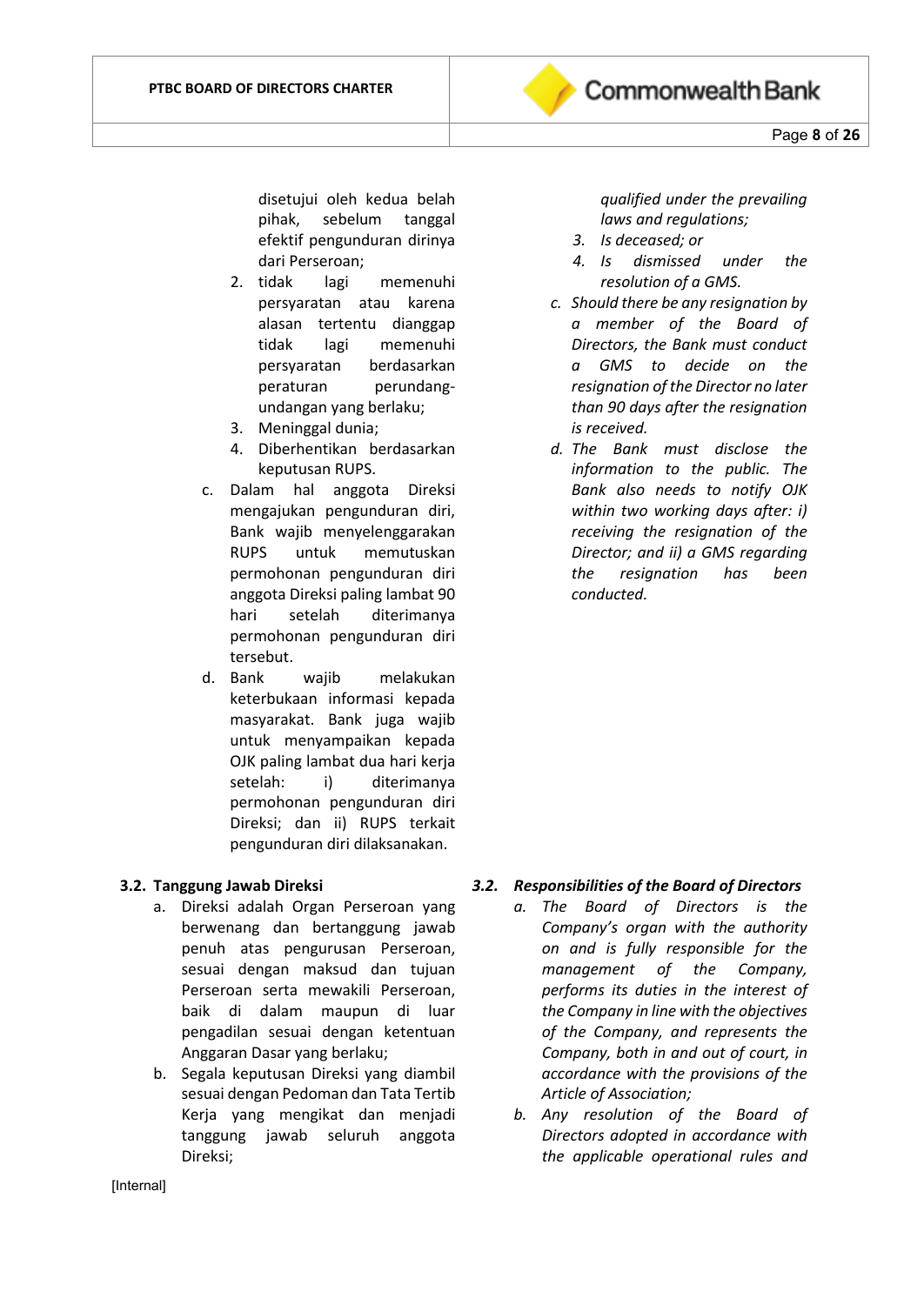- c. Setiap anggota Direksi bertanggung jawab penuh secara tanggung renteng bagi setiap anggota Direksi atas kerugian Perseroan apabila yang bersangkutan melakukan kesalahan atau kelalaian menjalankan tugasnya kecuali:
	- 1. Kerugian tersebut bukan disebabkan karena kesalahan atau kelalaiannya;
	- 2. Telah melakukan pengurusan Perseroan dengan itikad baik dan kehati-hatian untuk kepentingan sesuai dengan maksud dan tujuan Perseroan;
	- 3. Tidak ada benturan kepentingan, baik secara langsung maupun tidak langsung atas tindakan pengurusan Perseroan yang menyebabkan timbulnya kerugian tersebut;
	- 4. Telah mengambil tindakan untuk mencegah timbul atau berlanjutnya kerugian tersebut.
- d. Direksi wajib mempertanggungjawabkan pelaksanaan tugasnya kepada Pemegang Saham melalui RUPS atau yang setara (baik perorangan atau komite) sebagaimana diputuskan oleh Pemegang Saham pengendali;
- e. Direksi wajib memiliki pedoman dan tata tertib kerja yang bersifat mengikat bagi setiap anggota direksi (Piagam Direksi);
- f. Direksi wajib melakukan evaluasi terhadap kinerja setidaknya setiap akhir tahun buku.

#### **3.3. Hak dan Wewenang anggota Direksi**

- a. Direksi untuk perbuatan tertentu berhak mengangkat seorang atau lebih sebagai wakil atau kuasanya dengan memberikan kepadanya kekuasaan yang diatur dalam Surat Kuasa;
- b. Dua orang Direktur secara bersamasama berhak dan berwenang bertindak untuk dan atas nama Direksi serta mewakili Perseroan;

*guidelines shall be binding and become the responsibility of the membersof the Board of Directors;*

- *c. A member of the Board of Directors shall assume joint liability to the Company for any losses sustained by the Company if any Director has committed wrongdoing or negligence in carrying out his/her duties unless:*
	- *1. Such loss is not resulted from his/her fault or negligence;*
	- *2. He/she has performed the management of the Company with good faith and prudence for the interest of the Company in the pursuit of its purpose and objectives;*
	- *3. There is no conflict of interest, either directly or indirectly in the management that resulted to such loss;*
	- *4. He/she has taken precautionary measures to avoid such loss.*
- *d. The Board of Directors shall be accountable for its performance to the shareholders at a GMS or its equivalent (be it a person or committee) as decided by the Controlling Shareholder;*
- *e. The Board of Directors must have binding guidelines and rules applicable for each member of the Board of Directors (BOD Charter);*
- *f. The Board of Directors should perform performance evaluation at least at the end of each fiscal year.*

# *3.3. Authorities and Responsibilities of the Board of Directors*

- *a. The Board of Directors may, for certain purposes, appoint one or more persons as its agent(s) or proxy(ies) by granting a Power of Attorney to such person(s);*
- *b. Any two Directors, acting jointly, shall be entitled and authorized to act for*

[Internal]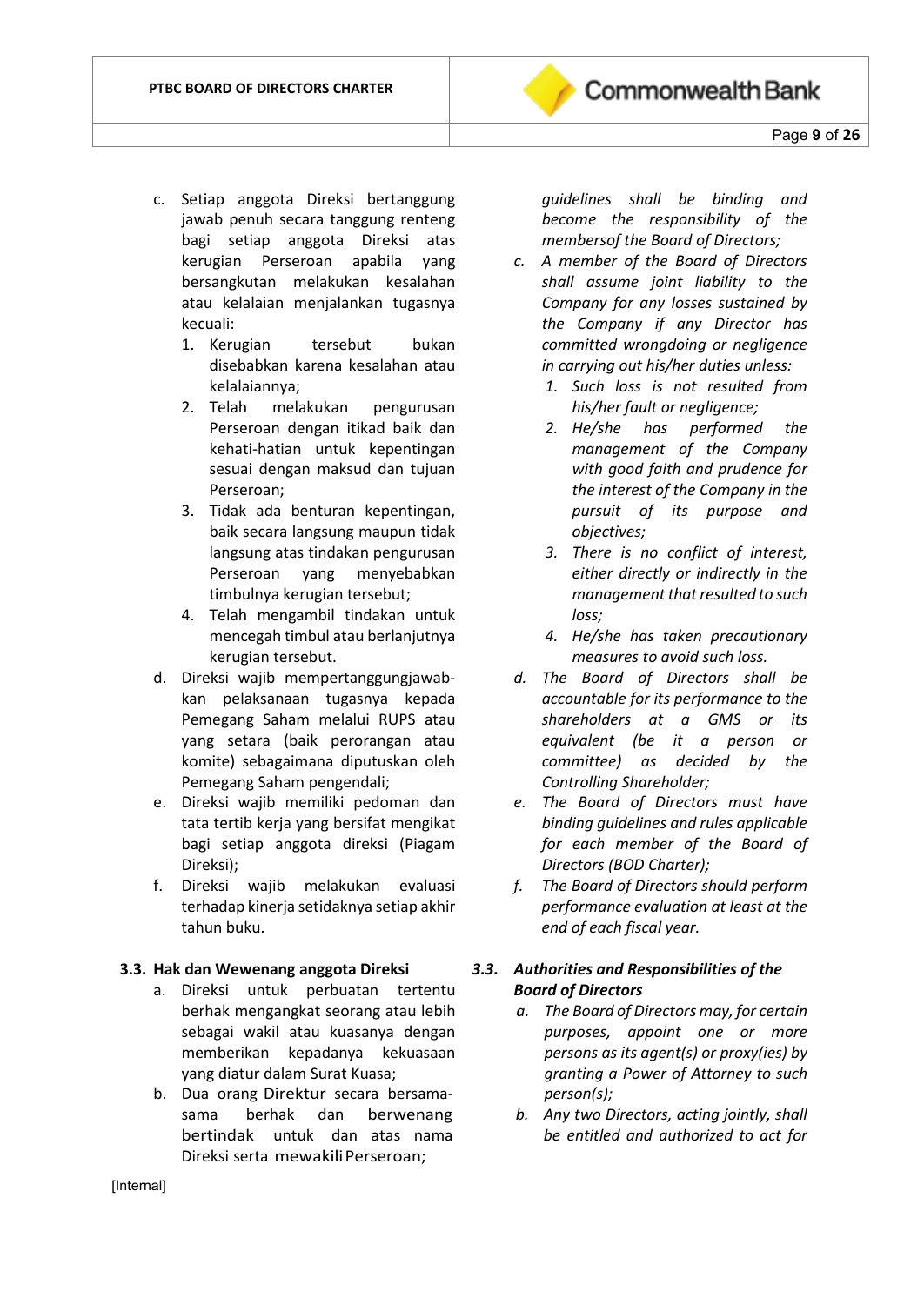- c. Direksi berhak mewakili Perseroan di dalam dan di luar Pengadilan tentang segala kejadian, mengikat Perseroan dengan Pihak lain, serta menjalankan segala tindakan baik yang mengenai kepengurusan maupun kepemilikan akan tetapi dengan pembatasan bahwa:
	- 1. Perbuatan hukum untuk mengalihkan, menjual atau menjadikan asset Perseroan sebagai jaminan utang atau kewajiban keuangan lainnya, yang merupakan lebih dari 50% jumlah kekayaan bersih Perseroan baik dalam suatu transaksi atau dalam beberapa transaksi yang berkaitan, harus mendapat persetujuan dari RUPS yang dihadiri atau diwakili Pemegang Saham yang memiliki ¾ (tiga per empat) dari seluruh saham yang telah dikeluarkan dengan hak suara, dimana persetujuan tersebut disetujui sedikitnya ¾ (tiga per empat) dari hak suara yang telah dikeluarkan dalam rapat untuk mendapatkan persetujuan tersebut.
	- 2. Untuk hal-hal berikut ini yang memerlukan persetujuan dari RUPS atau yang setara (baik perorangan atau komite) sebagaimana diputuskan oleh Pemegang Saham pengendali:
		- i. Pemilihan dan penggantian auditor Perseroan;
		- ii. Pembayaran atau pengumuman deviden atau pembagian atas nilai saham dalam modal perseroan;
		- iii. Pengakhiran kegiatan bisnis Perseroan;
		- iv. Pengajuan permohonan untuk membubarkan Perseroan
		- v. Pengesahan Laporan Tahunan.

*and on behalf of the Board of Directors and represent the Company;*

**Commonwealth Bank** 

- *c. The Board of Directors is entitled to represent the Company both in and out of court with regard to any event, create binding arrangements between the Company and any other parties, and take all necessary actions with respect to both management and ownership of the Bank, provided, however, that:* 
	- *1. Any legal acts of transferring, selling or having the Company's assets as debt collateral or other financial obligations, of more than 50% of the Company's net assets either in a single transaction or in several related transactions, must be approved by a GMS, which is attended by shareholders and/or their legal proxies representing at least ¾ (three quarters) of the total shares with legal voting rights issued by the Bank, and such resolutions shall be approved by at least ¾ (three quarters) of the total votes legally cast at the meeting.*
	- *2. The following matters shall require the approval of a GMS (be it individual or committee) as decided by the Controlling Shareholder:*
		- *i. Appointment and substitution of the Company's auditor;*
		- *ii. Payment or announcement of dividends or distribution of the shares value in the Company's capital;*
		- *iii. Termination of the Company's business activities;*
		- *iv. Submission of the petition for the Company's dissolution;*
		- *v. Ratification of Annual Reports.*
	- *3. The following matters shall require the approval of the Board of Commissioners:*

[Internal]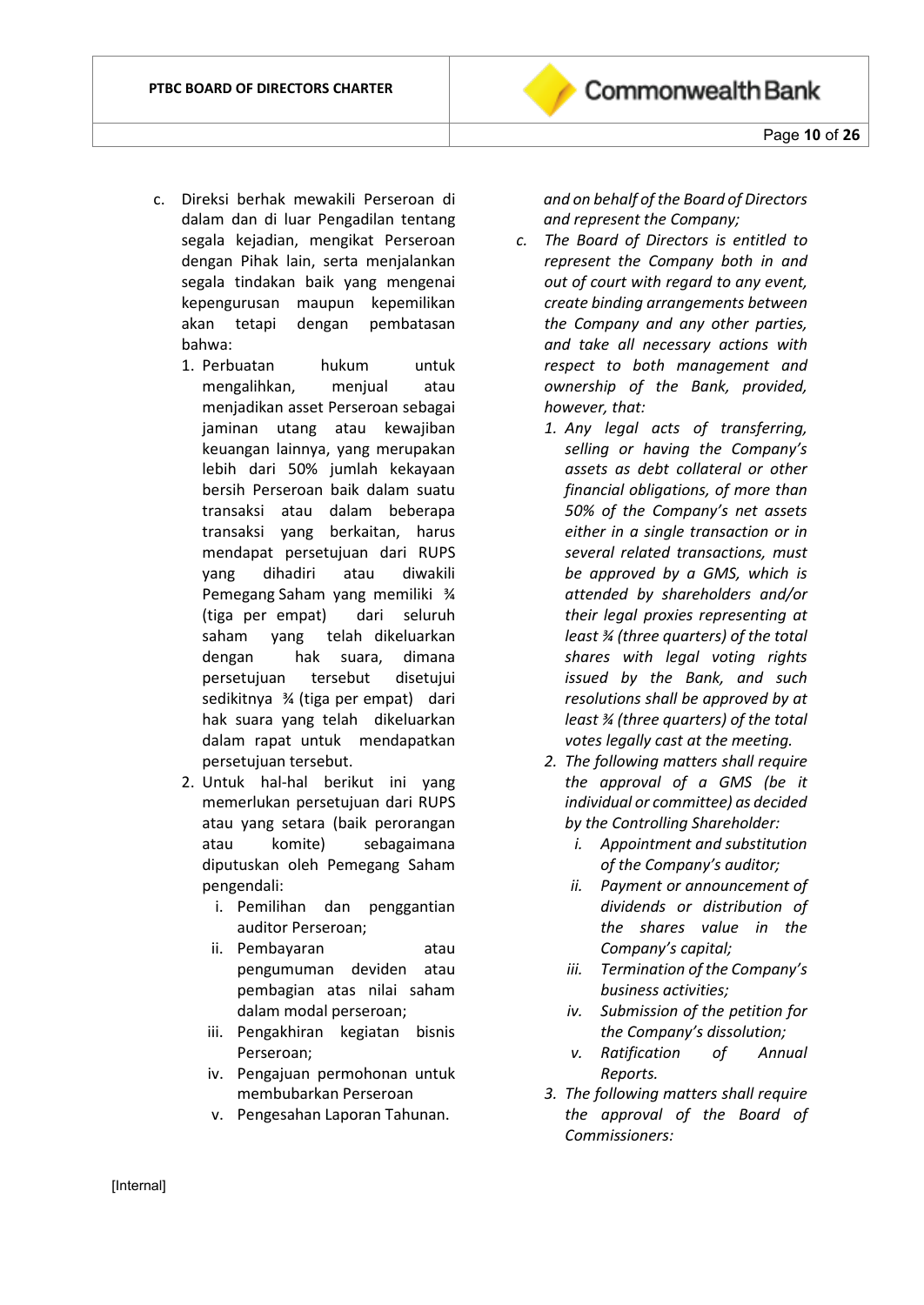

- 3. Untuk hal-hal berikut ini memerlukan persetujuan dari Dewan Komisaris:
	- i. Perbuatan kontrak apapun yang bersifat material antara Bank dengan Pemegang Saham atau dengan afiliasinya dalam kegiatan usaha normal Bank (tidak untuk ketentuan komersial) yang dilakukan secara independen dan objektif;
	- ii. Perubahan kebijakan akuntansi yang sebelumnya diadopsi Bank;
	- iii. Batas tertentu atau jenis transaksi atau kegiatan atau keputusan yang telah ditetapkan dalam rapat Dewan Komisaris.

#### **3.4. Batasan bagi Anggota Direksi**

- a. Anggota Direksi yang belum mendapatkan persetujuan pengangkatannya dari OJK tidak dapat mengambil keputusan yang secara hukum mengikat dan mempengaruhi kondisi keuangan Bank;
- b. Anggota Direksi dilarang merangkap jabatan sebagai anggota Komisaris, Direktur atau Pejabat Eksekutif di bank, Perseroan dan/atau Organisasi lain. Rangkap jabatan tidak berlaku dalam kondisi tertentu jika yang bersangkutan bertanggung jawab terhadap pengawasan atas penyertaan Bank pada perusahaan anak, menjalankan tugas fungsional menjadi anggota Dewan Komisaris pada perusahaan anak bukan bank yang dikendalikan oleh Bank, sepanjang rangkap jabatan tersebut tidak mengakibatkan yang bersangkutan mengabaikan pelaksanaan tugas dan tanggung jawabnya sebagai anggota Direksi Bank;
- *i. Any material contracts entered into between the Bank and its shareholders or any of its affiliates in the ordinary course of business of the Bank (not for commercial purposes) shall be made independently and objectively;*
- *ii. Any changes in the accounting policies previously adopted by the Bank;*
- *iii. Certain limit(s) or type(s) of transactions or activities or decisions which have been made in a meeting of the Board of Commissioners.*

#### *3.4. Restrictions for Members of the Board of Directors*

- *a. Any Director who has not received the approval for the appointment from OJK shall not make any legally binding decisions and those decisionsthat may affect the Bank's financial condition;*
- *b. No member of the Board of Directors may serve concurrently as a Commissioner, Director, or Executive Officer in any other bank, company and/or organization. The restriction on the dual positions does not apply under certain conditions, if he/she is responsible for the supervision of the Bank's investment in subsidiaries, performs functional duties as the Board of Commissioners of non-bank subsidiaries controlled by the Bank, as long as the dual position does not result in the person concerned neglecting his/her duties and responsibilities as a member of the Board of Directors of the Bank;*
- *c. No member of the Board of Directors either individually or jointly may own*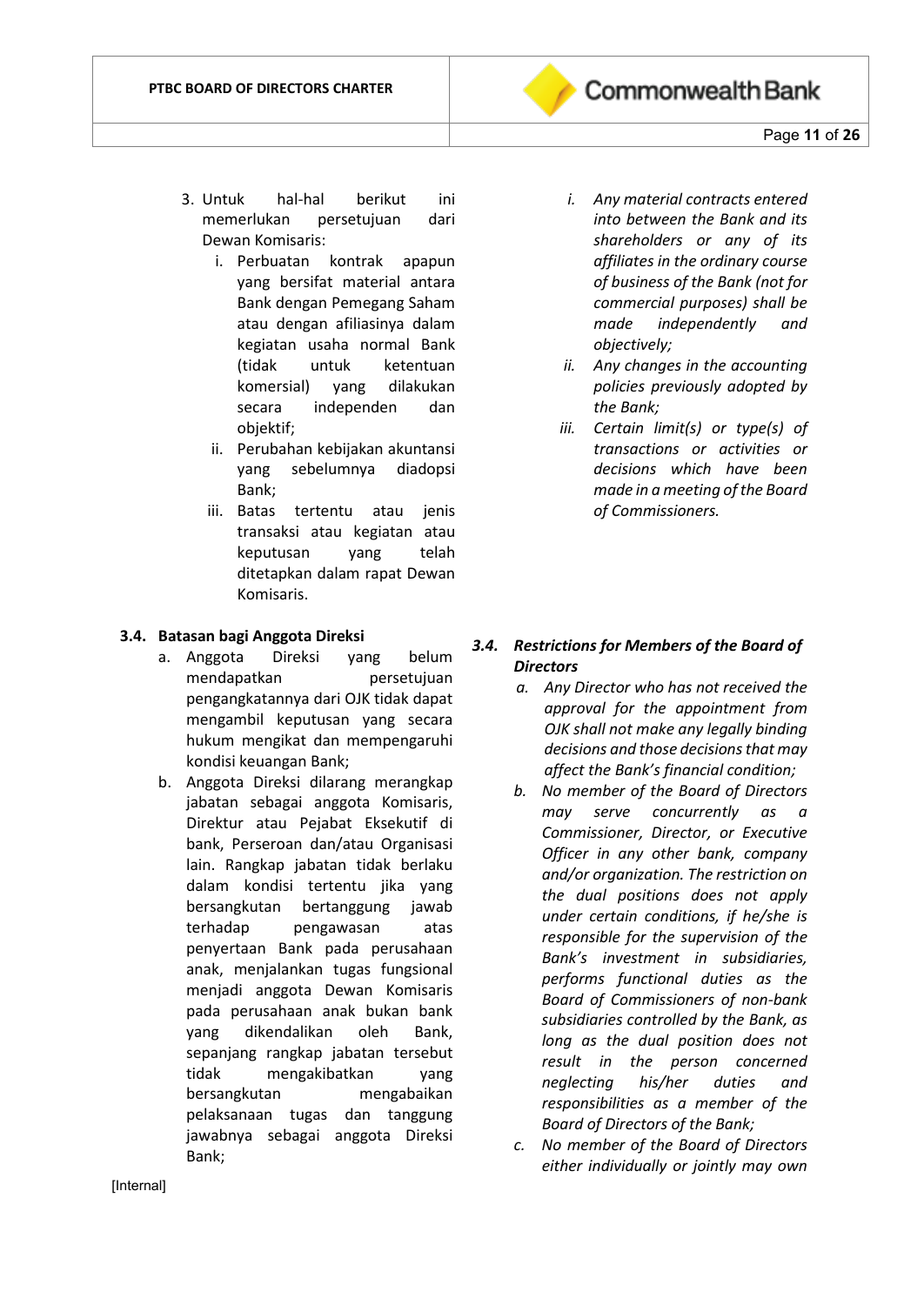- c. Direksi baik secara sendiri-sendiri atau bersama-sama dilarang memiliki saham melebihi 25% dari modal disetor Bank dan/atau pada suatu perseroan lain;
- d. Mayoritas anggota Direksi dilarang memiliki hubungan kekeluargaan sampai dengan derajat kedua baik secara horizontal maupun vertikal atau hubungan pernikahan dengan sesama anggota Direksi dan/atau Dewan Komisaris;
- e. Anggota Direksi dilarang memberikan kuasa umum kepada pihak lain yang mengakibatkan pengalihan tugas dan fungsi Direksi;
- f. Anggota Direksi dapat merangkap sebagai anggota komite paling banyak pada lima komite, namun anggota Direksi dilarang menjadi anggota Komite Audit, Komite Pemantau Risiko dan Komite Remunerasi dan Nominasi;
- g. Presiden Direktur dilarang merangkap jabatan sebagai Direktur Kepatuhan;
- h. Direksi dilarang menggunakan penasehat perorangan dan/atau jasa professional sebagai konsultan kecuali memenuhi persyaratan sebagai berikut:
	- i. Proyek yang bersifat khusus;
	- ii. Didasari atas kontrak yang jelas, sekurang-kurangnya mencakup lingkup kerja, tanggung jawab dan jangka waktu pekerjaan serta biaya-biaya;
	- iii. Konsultan adalah pihak independen dan memiliki kualifikasi untuk mengerjakan proyek pekerjaan tertentu dari proyek yang bersifat khusus sebagaimana tercantum pada sub-poin h.i.;
- i. Khusus bagi Direktur Kepatuhan dilarang untuk membawahi fungsi bisnis dan operasional, manajemen risiko yang memberikan keputusan terhadap aktivitas bisnis Bank,

*shares amounting to more than 25% of the paid-up capital of the Bank and/or in any other company;*

- *d. The majority of the members of the Board of Directors are prohibited from having family relations up to the second degree both horizontally or vertically or in-laws relationship with their fellow members of the Board of Directors and/or with the members of the Board of Commissioners;*
- *e. No member of the Board of Directors may grant general Power of Attorney to any other parties in a way that may result in the transfer or delegation of their duties and responsibilities as a member of the Board of Directors;*
- *f. Members of the Board of Directors can concurrently serve as members of not more than five committees, but no member of the Board of Directors may become a member of the Audit Committee, Risk Oversight Committee and Remuneration and Nomination Committee;*
- *g. The President Director may not concurrently serve as the Director of Compliance;*
- *h. The Board of Directors is prohibited from using advisors and/or professional services as consultant unless:*
	- *i. The company is engaged in a special project;*
	- *ii. The engagement of such consultant is explicitly stated within a contract, which at least shall cover the scope of work, responsibilities and time frame of work and costs/fees;*
	- *iii. The consultant constitutes an independent party and is qualified to perform certain work of a special project as referred to in sub-bullet h.i.;*
- *i. Specific for the Compliance Director, he/she is prohibited from supervising*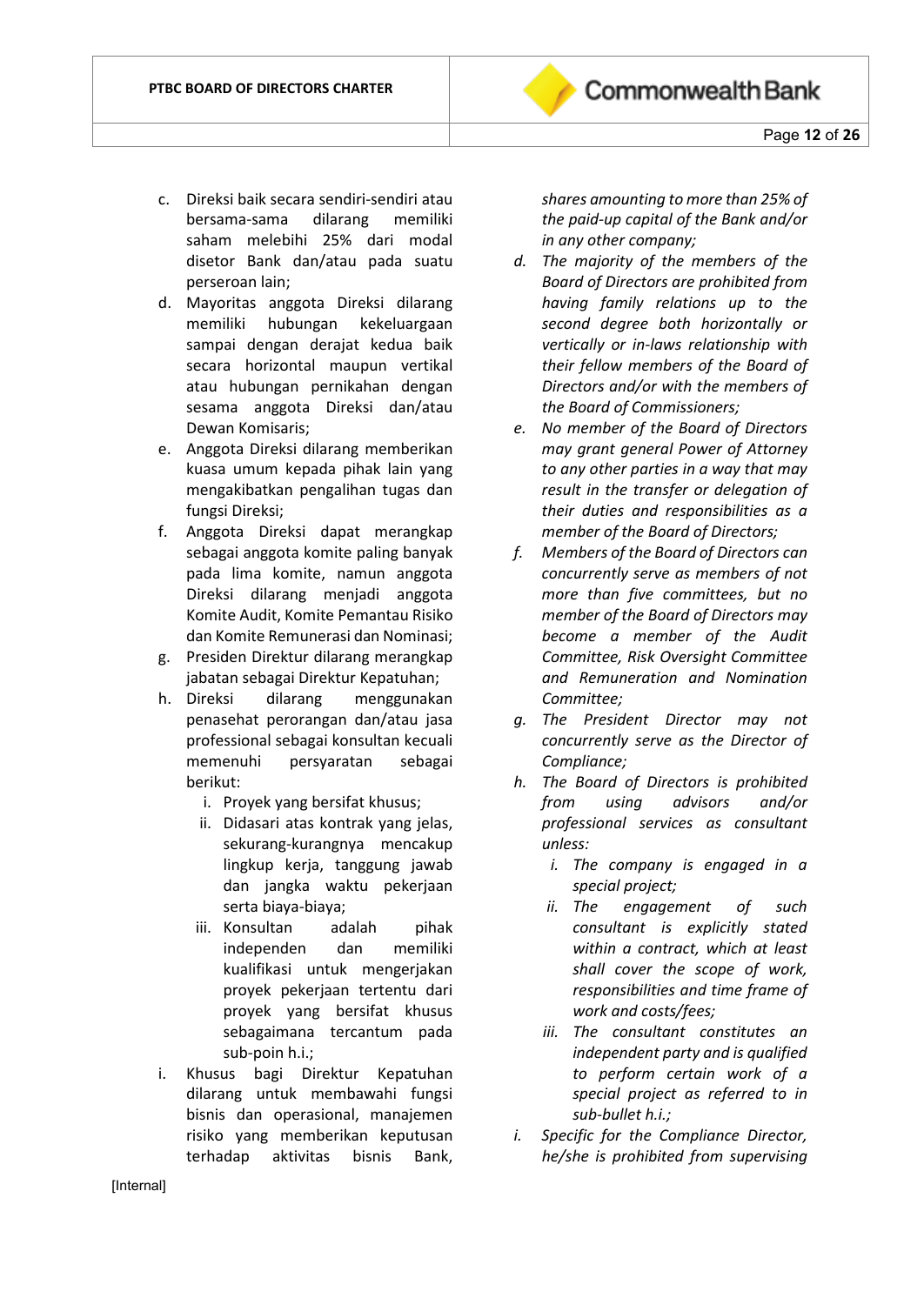

*Treasury*, Keuangan & Akunting, Logistik dan Pembelian barang dan jasa, Teknologi Informasi dan Internal Audit.

#### **3.5. Etika Profesional Anggota Direksi**

- a. Direksi bertanggung jawab atas pengurusan Perseroan dan setiap anggota Direksi harus melaksanakan tugasnya dengan itikad baik dan penuh tanggung jawab;
- b. Direksi wajib merahasiakan keterangan mengenai nasabah Bank serta jumlah deposito atau tabungannya;
- c. Dalam hal terjadi benturan kepentingan, anggota Direksi tidak diperbolehkan membuat tindakan yang dapat merugikan atau mengurangi keuntungan dari Bank dan anggota Direksi wajib mengungkapkan adanya potensi benturan kepentingan dalam membuat suatu keputusan;
- d. Anggota Direksi dilarang memanfaatkan atau menggunakan Bank untuk kepentingan pribadi, keluarga dan/atau pihak lain dengan cara yang dapat merugikan atau mengurangi keuntungan Bank;
- e. Anggota Direksi dilarang mengambil dan/atau menerima keuntungan pribadi dari Bank, selain remunerasi dan fasilitas lainnya yang ditetapkan berdasarkan keputusan RUPS atau yang setara (perorangan atau komite) sebagaimana diputuskan oleh Pemegang Saham pengendali;
- f. Direksi dilarang memberitahukan kepada nasabah atau pihak lain baik secara langsung maupun tidak langsung dengan cara apapun setiap Transaksi Keuangan Mencurigakan

*business and operational functions, risk management that makes decision for business activities of the Bank, Treasury, Finance & Accounting, Logistic and Procurement of goods and services, Information Technology and Internal Audit.*

# *3.5. Professional Ethics for the Board of Directors*

- *a. The Board of Directors is responsible for the management of the Company and every member of the Board of Directors shall perform his/her duties in good faith and with full responsibility;*
- *b. The Board of Directors must maintain strict confidentiality of any information on the Bank's customers and their deposits or savings;*
- *c. In cases where conflict of interest occur, members of Board of Directors are not allowed to take any actions that is detrimental or that may reduce the Bank's profit and they are required to disclose the potential conflict of interest in making those decision(s);*
- *d. No member of the Board of Directors may use or benefit from the Bank in the interest for his/her own family, and/or other parties in a way that may adversely affect or reduce the profit of the Bank;*
- *e. No member of the Board of Directors may take and/or receive anything for his/her personal benefit from the Bank, except for the remuneration and the facilities as stipulated in a GMS or equivalent (be it a person or committee) as decided by the Controlling Shareholder;*
- *f. The Board of Directors must not disclose to any customer or any other parties, either directly or indirectly, in any manners whatsoever, on any suspicious financial transaction reports related to money laundering or*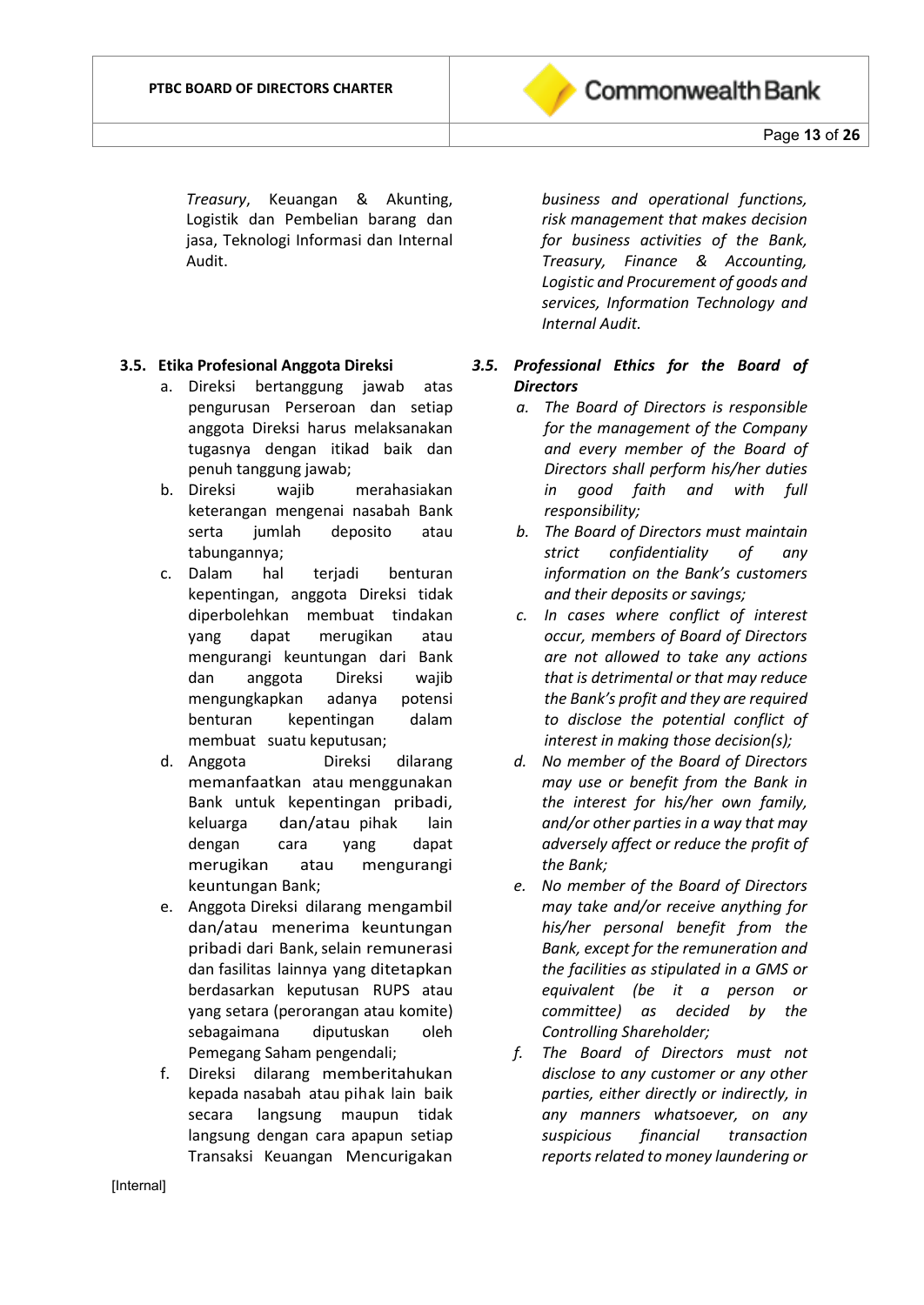

terkait dengan Pencucian Uang maupun Pembiayaan Terorisme yang sedang disusun atau telah disampaikan kepada PPATK (Pusat Pelaporan dan Analisis Transaksi Keuangan).

*terrorism financing that is being prepared or presented to INTRAC (the Indonesian Financial Transaction Reports and Analysis Centre or PPATK).*

#### **3.6. Kehadiran dan Jam Kerja Direksi**

Jam Kerja Direksi sama dengan yang berlaku di Bank dengan kemungkinan Direksi berkerja di luar jam kerja kantor resmi dengan tujuan melaksanakan tugas Perseroan.

#### **3.7. Transparansi**

Direksi wajib:

- a. Mengungkapkan kepemilikan sahamnya yang mencapai 5% atau lebih dari Modal Disetor dari Bank, bank lain, Lembaga Keuangan Non-Bank Perseroan lainnya yang berkedudukan di dalam maupun di luar negeri dalam Laporan Pelaksanaan *Good Corporate Governance;*
- b. Mengungkapkan adanya hubungan keuangan dan hubungan keluarga dengan anggota Dewan Komisaris, anggota Direksi dan/atau Pemegang Saham Pengendali dalam Laporan Pelaksanaan *Good Corporate Governance*;
- c. Mengungkapkan remunerasi dan fasilitas lainnya yang diterima anggota Direksi dalam Laporan Pelaksanaan *Good Corporate Governance*.

#### **IV. Kewajiban dan Tanggung Jawab Direksi**

**4.1. Terkait dengan Pelaksanaan Tata Kelola Perseroan yang Baik**

> a. Direksi wajib melaksanakan prinsipprinsip Tata Ketola Perseroan dalam setiap kegiatan usaha Bank pada seluruh tingkatan atau jenjang organisasi;

*3.6. Attendance and Working Hours of Directors*

*The official working hours of the Board of Directors are the same as to those applicable in the Bank with possibilities of working beyond the official hours for the purpose of performing his/her duties to the Company.*

#### *3.7. Transparency*

*The Board of Directors shall:*

- *a. Disclose his/her share ownership which may reached 5% or more, either in the Bank, other banks, non-bank financial institutions and/or other companies which are located inside and outside of Indonesia in the Good Corporate Governance Implementation Report;*
- *b. Disclose the existence of financial and family relationships with members of the Board of Commissioners, members of Board of Directors, and/or Controlling Shareholder of the Bank in the Good Corporate Governance Implementation Report;*
- *c. Disclose remuneration and other facilities received by members of the Board of Directors in the Good Corporate Governance Implementation Report.*
- *IV. Obligation and Responsibilities of the Board of Directors*
- *4.1 With regard to Good Corporate Governance Implementation*
	- *a. The Board of Directors shall implement the principles of Good Corporate Governance in all business activities of*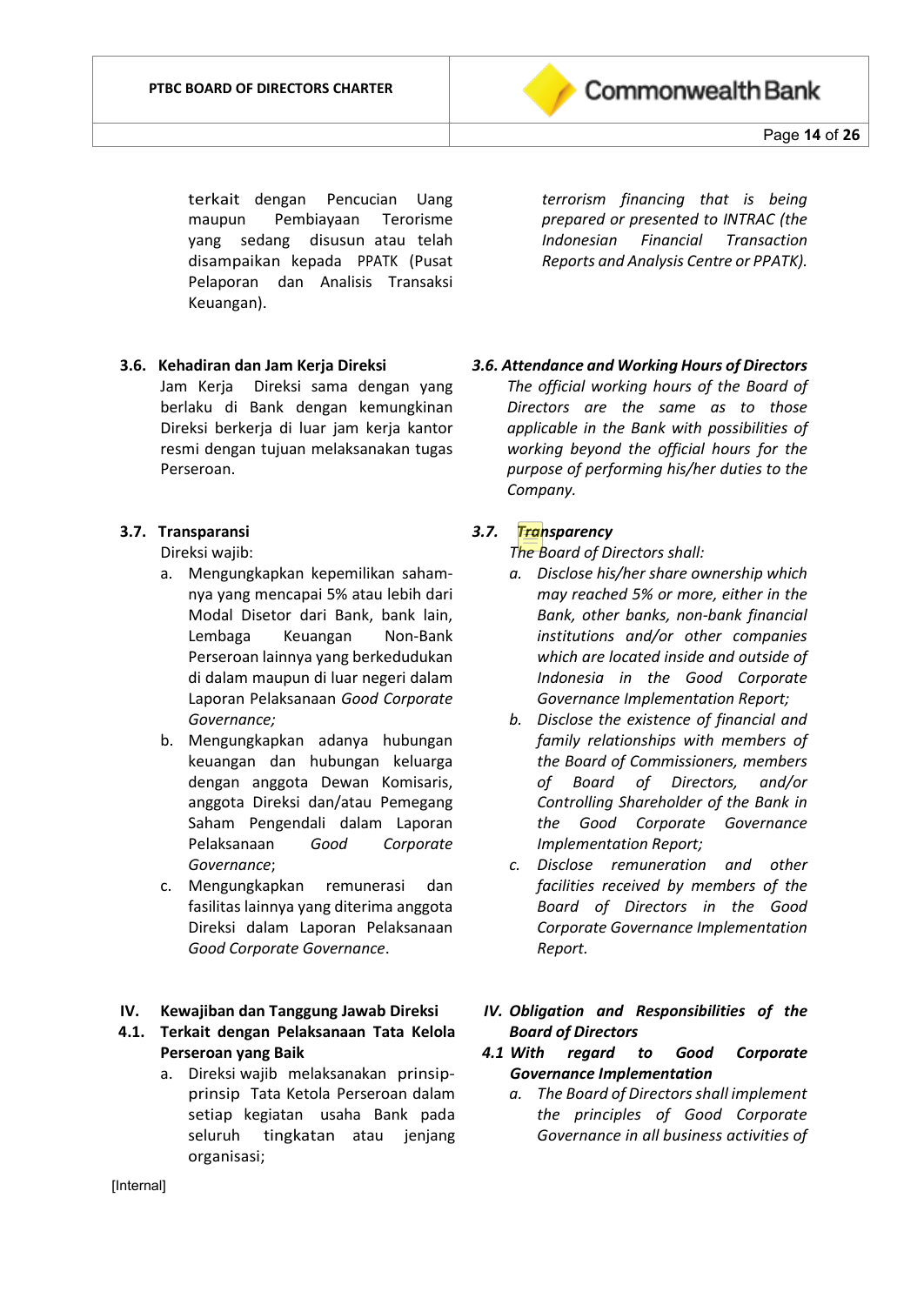

- c. Direksi wajib melakukan evaluasi terhadap kinerja komite yang membantu pelaksanaan tugas dan tanggung jawabnya setiap akhir tahun buku.
- d. Direksi wajib menyediakan data serta informasi yang akurat, relevan dan tepat waktu kepada Dewan Komisaris;
- e. Direksi wajib mengungkapkan kepada pegawai kebijakan Bank yang bersifat strategis di bidang kepegawaian;
- f. Piagam Direksi wajib dimuat dalam situs web Bank.

# **4.2. Terkait dengan Penerapan Manajemen Risiko**

Direksi wajib untuk:

- a. Mengembangkan strategi dan kebijakan Manajemen Risiko yang komprehensif secara tertulis;
- b. Bertanggung jawab atas pelaksanaan kebijakan Manajemen Risiko dan dampak risiko yang diambil Bank;
- c. Mengevaluasi dan memutuskan setiap transaksi yang memerlukan persetujuan dari Direksi;
- d. Mengembangkan budaya Manajemen Risiko pada semua level organisasi;
- e. Memastikan peningkatan kompetensi sumber daya manusia terkait dengan Manajemen Risiko;
- f. Memastikan bahwa fungsi Manajemen Risiko telah beroperasi secara independen;
- g. Melaksanakan review secara berkala

*the Bank across all organizational levels or hierarchies;* 

**Commonwealth Bank** 

- *b. In performing its duties, the Board of Directors shall at least establish an Internal Audit Unit, a Risk Management Unit, a Risk Management Committee, and a Compliance function;*
- *c. The Board of Directors should evaluate the performance of any committees supporting the Board of Directors in conducting its duties and responsibitilies at the end of each financial year.*
- *d. The Board of Directors shall provide accurate, relevant and timely data and information to the Board of Commissioners;*
- *e. The Board of Directors shall disclose the Bank's strategic policies on Human Resources management to all employees;*
- *f. The Board of Directors' Charter must be published on the website of the Bank.*

#### *4.2 With regard to the Implementation of Risk Management*

*The Board of Directors shall:* 

- *a. Develop comprehensive Risk Management strategies and policies in writing;*
- *b. Be responsible for the implementation of Risk Management policies and the risk exposures taken on by the Bank;*
- *c. Evaluate and decide on any transactions requiring the approval of the Board of Directors;*
- *d. Develop a Risk Management culture across all levels of the organization;*
- *e. Ensure the improvement of Human Resource competencies related to Risk Management;*
- *f. Ensure that the Risk Management Unit operates independently;*
- *g. Carry out periodic reviews to ensure:*

[Internal]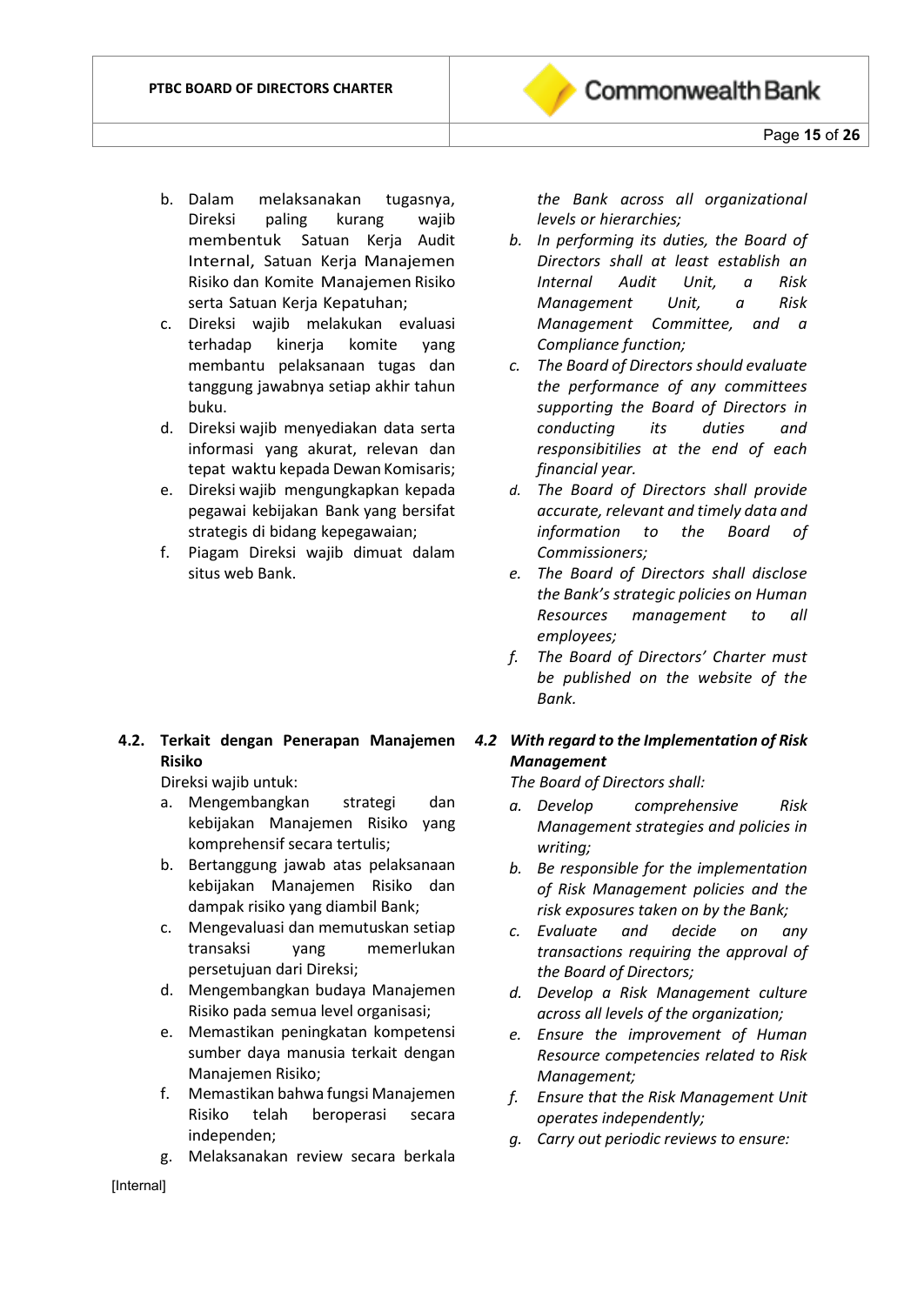

untuk memastikan:

- 1. Ketepatan dari metodologi penilaian risiko;
- 2. Kecukupan penerapan system informasi manajemen; dan
- 3. Ketepatan dari kebijakan, prosedur dan penetapan batas risiko.

Dalam hal menjalankan wewenang dan tanggung jawabnya, Direksi harus memiliki pengetahuan yang cukup tentang risiko yang melekat dalam semua kegiatan fungsional Bank dan kemampuan untuk mengambil tindakan yang diperlukan sesuai dengan *Risk Appetite Statement* Bank yang sudah disetujui.

**4.3. Terkait dengan Sertifikasi Manajemen Risiko**

Semua anggota Direksi wajib memiliki sertifikasi Manajemen Risiko level 5 (lima).

**4.4. Terkait dengan Penerapan Manajemen Risiko dalam Penggunaan Teknologi Informasi**

Direksi wajib untuk:

- a. Menetapkan Rencana Strategis Teknologi lnformasi dan kebijakan terkait penggunaan Teknologi lnformasi;
- b. Menetapkan kebijakan, standar dan prosedur terkait penyelenggaraan Teknologi Informasi yang memadai dan mengkomunikasikannya secara efektif, baik pada satuan kerja penyelenggara maupun pengguna Teknologi Informasi;
- c. Membentuk *IT Steering Committee*;
- d. Memastikan bahwa:
	- 1. Teknologi informasi yang digunakan Bank dapat mendukung Rencana Bisnis Bank, pencapaian tujuan bisnis Bank dan kelangsungan pelayanan kepada nasabah;
- *1. The accuracy of the risk assessment methodologies;*
- *2. The adequacy of the management information system implementation; and*
- *3. The accuracy of policies, procedures and establishment of risk limits.*

*In order to exercise its authorities and carry out its responsibilities, the Board of Directors must have sufficient knowledge about the risks inherent in all functional activities of the Bank and the ability to take the necessary measures in accordance with the Bank's approved Risk Appetite Statement.*

*4.3 With regard to the Risk Management Certification All members of the Board of Directors must* 

*obtain certification in Risk Management up to level 5 (five).*

*4.4 With regard to Implementation of Risk Management in the Use of Information Technology*

*The Board of Directors shall:* 

- *a. Develop Information Technology (IT) Strategic Plan and policies related to the use of IT;*
- *b. Establish policies, standards and procedures related to the adequate implementation of IT and to disseminate that information effectively, both to the information technology working unit and relevant IT users;*
- *c. Establish an IT Steering Committee;*
- *d. Ensure that:*
	- *1. The IT used by the Bank can support the Bank's business plan, accomplish the Bank's business objectives, and ensure the continuity of services to its customers;*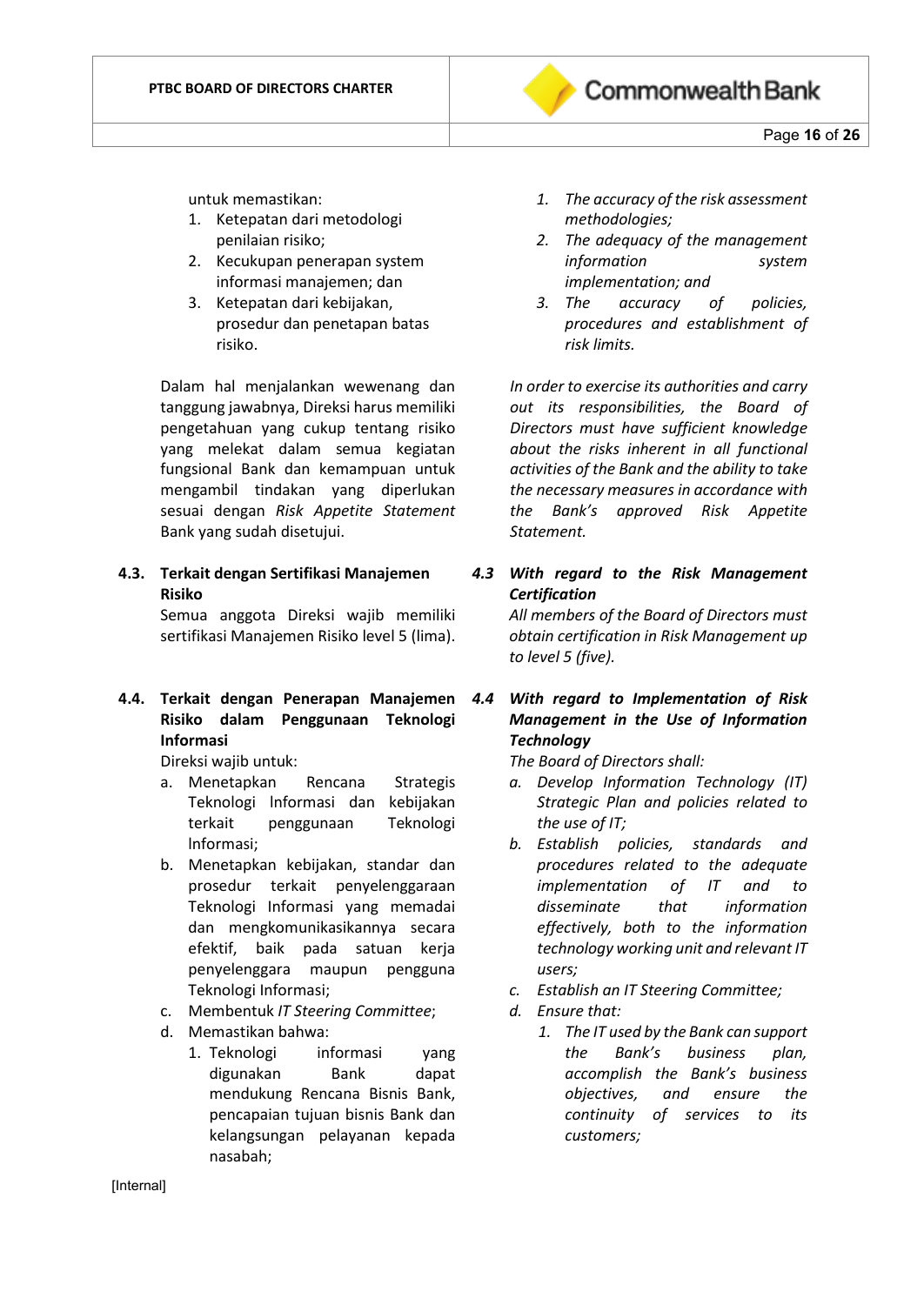

Page **17** of **26**

- 2. Terdapat ketersediaan sistem pengelolaan pengamanan informasi yang efektif dan dikomunikasikan kepada satuan kerja penyelenggara dan pengguna Teknologi Informasi;
- 3. Terdapat upaya peningkatan kompetensi sumber daya manusia yang terkait dengan penggunaan Teknologi lnformasi;
- 4. Penerapan proses manajemen risiko dalam penggunaan Teknologi lnformasi dilaksanakan secara memadai dan efektif;
- 5. Tersedianya kebijakan dan prosedur Teknologi lnformasi yang memadai dan dikomunikasikan serta diterapkan secara efektif baik pada satuan kerja penyelenggara maupun pengguna Teknologi lnformasi;
- 6. Terdapat sistem pengukuran kinerja proses penyelenggaraan Teknologi lnformasi yang paling kurang dapat:
	- a) Mendukung proses pemantauan terhadap pelaksanaan strategi;
	- b) Mendukung penyelesaian proyek;
	- c) Mengoptimalkan pendayagunaan sumber daya manusia dan investasi pada infrastruktur;
	- d) Meningkatkan kinerja proses penerapan Teknologi Informasi dan kualitas layanan dari penyampaian hasil dari proses kepada pengguna.

#### **4.5. Terkait Fungsi Kepatuhan Bank** Direksi wajib untuk:

- a. Menumbuhkan dan mewujudkan terlaksananya Budaya Kepatuhan pada semua tingkatan organisasi dan kegiatan usaha Bank;
- b. Memastikan terlaksananya Fungsi
- *2. Effective information security management system(s) are available and the details of these systems are disseminated to both the IT working unit and other relevant users;*
- *3. Reasonable effort is made to enhance the competence of human resources associated with the use of IT;*
- *4. The risk management processes in the use of IT are adequately and effectively implemented;*
- *5. There are proper IT policies and procedures, which are adequately communicated and effectively applied into the IT Working Unit and users of IT;*
- *6. A performance measurement system for the IT implementation process is established. This system should, at minimum, be able to:*
	- *a) Support the monitoring of strategy implementation;*
	- *b) Support the completion of projects;*
	- *c) Optimize the utilization of human resources and investment in the IT infrastructure;*
	- *d) Improve the performance of the IT implementation process and the service quality of the process results delivered to the users.*
- *4.5 With regard to the Bank's Compliance Function*

*The Board of Directors shall:* 

*a. Develop and materialize the Compliance culture across all of the Bank's organization levels and activities;*

[Internal]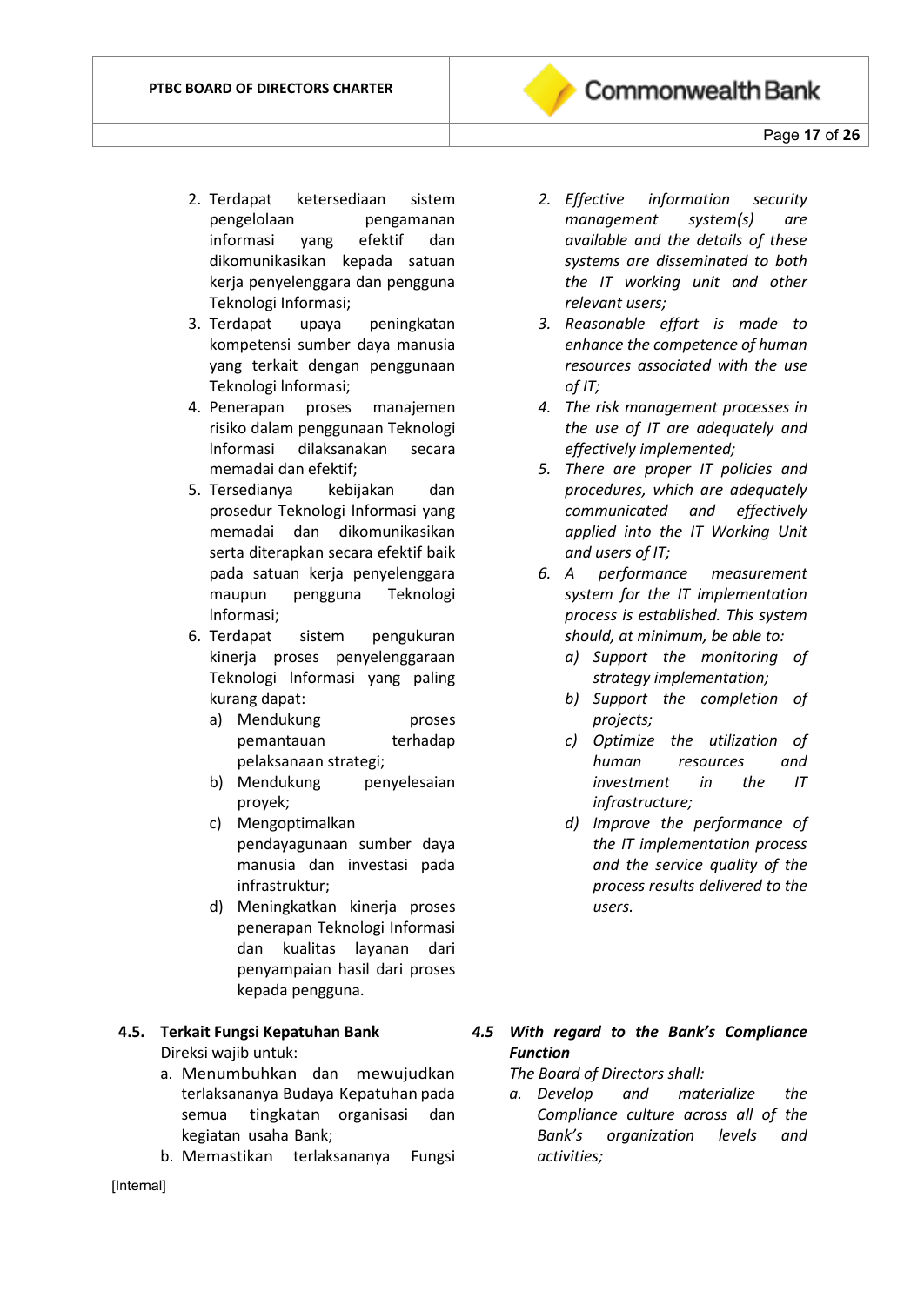

Kepatuhan Bank.

**4.6. Terkait dengan Penerapan Program Anti Pencucian Uang dan Pencegahan Pendanaan Terorisme ("APU/PPT") untuk Bank Umum**

Direksi memiliki kewajiban melakukan pengawasan aktif terkait penerapan APU/PPT paling kurang meliputi:

- a. Memastikan Bank memiliki kebijakan dan prosedur terkait program APU dan PPT;
- b. Mengusulkan kebijakan tertulis program APU dan PPT kepada Dewan Komisaris untuk persetujuan mereka;
- c. Memastikan penerapan program APU dan PPT dilaksanakan sesuai dengan kebijakan dan prosedur tertulis yang telah ditetapkan;
- d. Membentuk unit khusus yang melaksanakan program APU dan PPT dan/atau menunjuk Pejabat yang bertanggung-jawab terhadap program APU dan PPT di Kantor Pusat;
- e. Melakukan pengawasan atas kepatuhan satuan kerja dalam menerapkan program APU dan PPT;
- f. Memastikan kantor cabang wajib memiliki Pegawai yang menjalankan fungsi unit kerja khusus dan Pejabat yang mengawasi penerapan program APU dan PPT;
- g. Memastikan bahwa kebijakan dan prosedur tertulis mengenai program APU dan PPT sejalan dengan perubahan dan pengembangan produk, jasa dan teknologi Bank serta sesuai dengan perkembangan modus pencucian uang atau pencegahan pendanaan terorisme*; and*
- h. Memastikan bahwa seluruh karyawan, khususnya karyawan dari unit kerja terkait dan karyawan baru telah mengikuti pelatihan yang berkaitan dengan program APU dan PPT yang diperlukan.
- *b. Ensure the proper implementation of the Compliance function.*
- *4.6 With regard to Implementation of Anti-Money Laundering and Counter Terrorism Financing ("AML/CTF") Programs for Commercial Banks*

*The Board of Directors has the obligation to carry out active supervision on AML/CTF, which, at least, shall include:*

- *a. Ensuring the Bank has policies and procedures regarding the AML and CTF Program;*
- *b. Proposing written policies and procedures regarding AML and CTF programs to the Board of Commissioners for their approval;*
- *c. Ensuring that AML and CTF programs are implemented in accordance with the written policies and procedures that have been established;*
- *d. Establishing a special unit in charge of implementing AML and CTF programs and/or appointing officials responsible for the AML and CTF programs in the Head Office;*
- *e. Supervising the Compliance unit that implements the AML and CTF programs;*
- *f. Ensuring that the branch network has specific unit and officials in charge of the implementation of AML and CTF programs;*
- *g. Ensuring that written policies and procedures regarding the AML and CTF programs are in line with the changes and development of the Bank's products, services, and technologies, and are relevant to the changes or development of methods of money laundering or counter terrorism financing; and*
- *h. Ensuring that all employees, especially employees of related units and new employees, attend training related to AML and CTF programs as required.*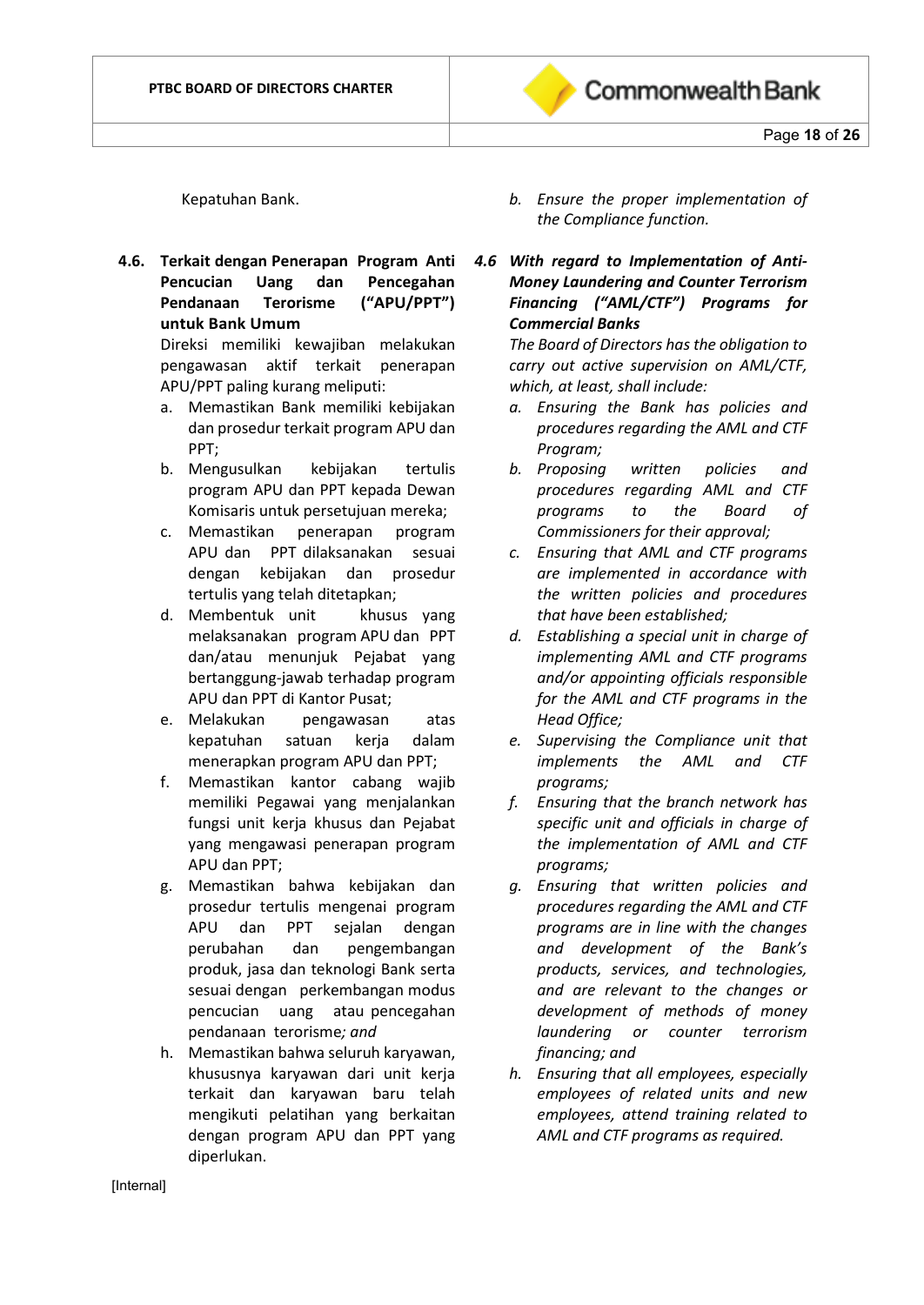

#### **4.7. Terkait dengan Rencana Bisnis Bank**

- a. Rencana Bisnis Bank ("RBB") wajib disusun oleh Direksi dan disetujui Dewan Komisaris;
- b. Direksi wajib melaksanakan Rencana Bisnis Bank secara efektif;
- c. Direksi wajib mengkomunikasikan Rencana Bisnis Bank kepada pemegang saham;
- d. Direksi menyiapkan laporan realisasi Rencana Bisnis Bank sesuai dengan peraturan yang berlaku.
- **4.8. Terkait dengan Komitmen kepada OJK, BI dan Otoritas Pengawas Lain**

Direksi wajib menindaklanjuti temuan audit dan rekomendasi dari satuan kerja audit intern Bank, auditor eksternal, hasil pengawasan Otoritas Jasa Keuangan, Bank Indonesia dan/atau hasil pengawasan otoritas lain.

#### **4.9. Terkait dengan pelaksanaan fungsi Audit Internal**

Direksi wajib untuk:

- a. Mengembangkan kerangka pengendalian internal untuk mengidentifikasi, mengukur, memantau dan mengendalikan semua risiko yang dihadapi Bank;
- b. Memastikan Satuan Kerja Audit Intern (SKAI) memperoleh informasi terkait perkembangan yang terjadi, inisiatif, proyek, produk, dan perubahan operasional serta risiko yang telah diidentifikasi dan diantisipasi;
- c. Memastikan kepala SKAI memiliki sumber daya serta anggaran yang diperlukan untuk menjalankan tugas dan fungsi sesuai dengan rencana audit tahunan;
- d. Menciptakan struktur pengendalian internal dan menjamin Fungsi Audit Internal Bank dapat melakukan audit dalam setiap tingkatan manajemen. Dalam kaitan ini, Direksi berkewajiban

#### *4.7 With regard to the Bank's Business Plan*

- *a. The Bank's Business Plan ("RBB") must be prepared by the Board of Directors and approved by the Board of Commissioners;*
- *b. The Board of Directors shall execute the Bank's Business Plan effectively;*
- *c. The Board of Directors shall disclose the Bank's Business Plan to shareholders;*
- *d. The Board of Directors shall prepare a report on the realization of the Bank's Business Plan as per regulatory requirements.*

# *4.8 With regard to Commitment to OJK, BI and other Regulatory Authorities*

*The Board of Directors shall follow up on any audit finding and recommendation from the Bank's Internal Audit working unit, external auditors, as well as the results of the supervision from OJK, Bank Indonesia and/or other regulatory authorities.*

*4.9 With regard to the implementation of Internal Audit function*

*The Board of Directors shall:* 

- *a. Develop an internal control framework to identify, measure, monitor and control all associated risks faced by the Bank;*
- *b. Ensure that the Internal Audit function receives up-to-date information related to the development of initiatives, projects, and products, changes in operational aspects, as well as all identified and anticipated risks;*
- *c. Ensure that the Chief of Internal Audit has the required resources and budget to perform duties and responsibilities in accordance with the annual audit plan;*
- *d. Create the internal control structure and ensure that the Bank's Internal Audit Unit can conduct audit across all levels of management. In this regard, the Board of Directors shall also have the obligation to report on such activities to a GMS or the Audit*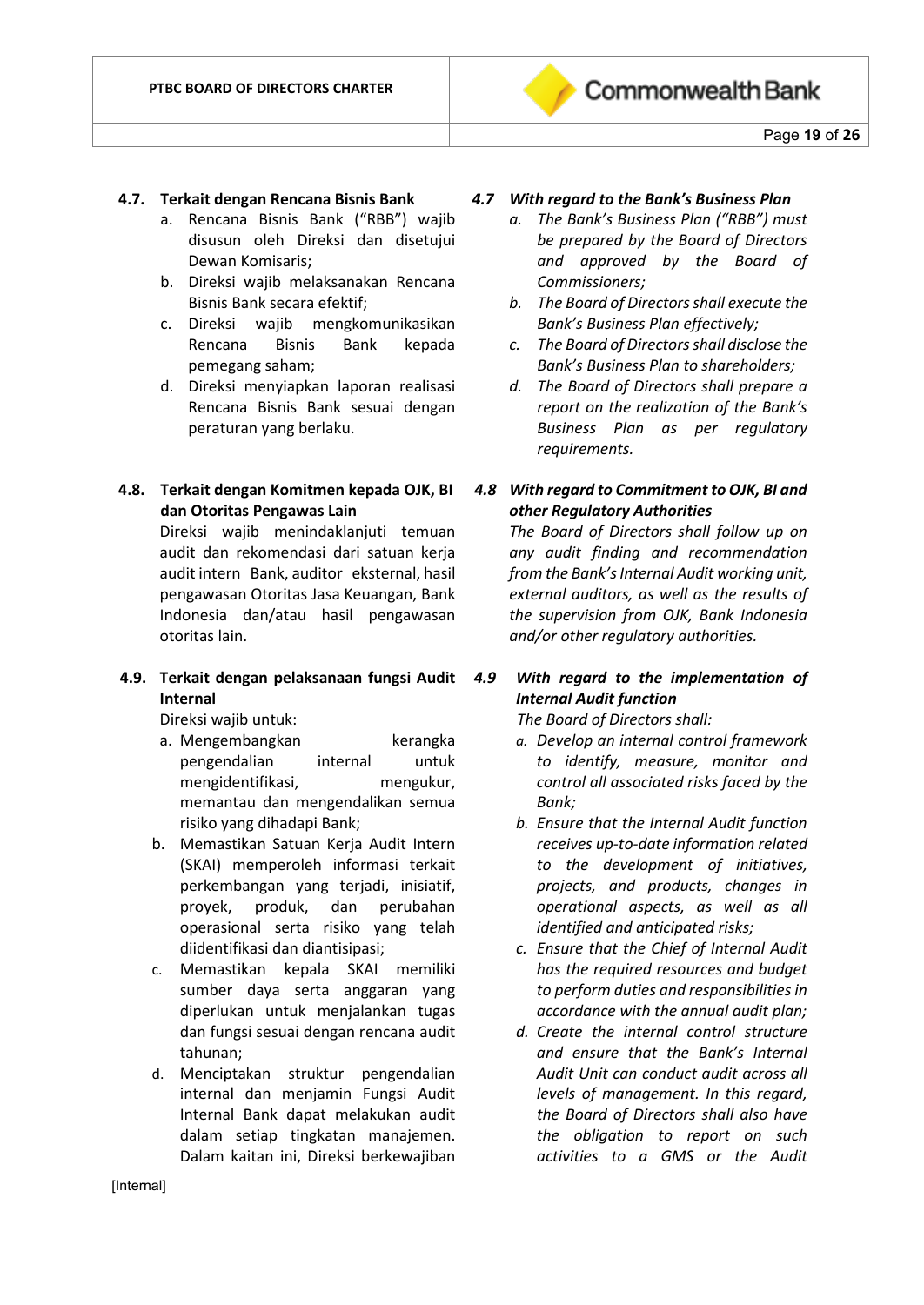

pula melaporkan kegiatan tersebut di atas kepada RUPS atau komite Audit dan pihak yang ditunjuk oleh Pemegang Saham Pengendali.

- **4.10. Terkait dengan Publikasi Laporan Keuangan Triwulanan** Sekurang-kurangnya Presiden Direktur dan satu anggota Direksi menandatangani Laporan Publikasi Laporan Keuangan Triwulanan. Dalam hal Presiden Direktur berhalangan, Direktur lainnya yang telah mendapat delegasi wewenang dari Presiden Direktur dapat menandatangani Laporan tersebut.
- **4.11. Terkait dengan Penyelesaian Pengaduan** *4.11 With regard to Remediation of Customer*  **Nasabah** 
	- a. Direksi dengan persetujuan Dewan Komisaris menetapkan Kebijakan Penanganan Pengaduan dan Remediasi Nasabah;
	- b. Direksi bertanggung jawab atas pelaksanaan kebijakan tersebut.

#### **4.12. Terkait dengan Kebijakan dan Prosedur**  *4.12 With regard to Policies and Procedures on*  **Transparansi atas Informasi Produk Bank**

- a. Direksi dengan persetujuan Dewan Komisaris menetapkan Kebijakan Transparansi Informasi Produk Bank;
- b. Direksi bertanggung jawab atas pelaksanaan kebijakan dan prosedur transparansi informasi produk Bank dan penggunaan data pribadi nasabah.
- **4.13. Terkait dengan Rencana Kerja Direksi** Direksi menyusun Rencana Bisnis Bank tahunan sebelum dimulainya tahun buku yang akan datang.

*Committee, and appointed person of the Controlling Shareholder.*

# *4.10 With regard to Quarterly Financial Report Publication*

*At least the President Director and one member of the Board of Directors shall sign the Bank's Quarterly Financial Report Publication. In the absence of the President Director, another Director who has the delegation of authority from the President Director may sign the report.*

# *Complaints*

- *a. The Board of Directors with the approval of the Board of Commissioners shall establish a Customer Complaint Management and Remediation Policy;*
- *b. The Board of Directors is responsible for the Implementation of such policy.*

# *the Transparency in Banking Product Information*

- *a. The Board of Directors with the approval of the Board of Commissioners shall establish a Transparency in Bank Product Information Policy;*
- *b. The Board of Directors is responsible for the implementation of the policies and procedures for the Transparency in Banking Product information and the use of Customers' Personal Data.*

# *4.13 With regard to the Board of Directors' Working Plan*

*The Board of Directors shall draw up the Bank's Business Plan before the start of the next financial year.*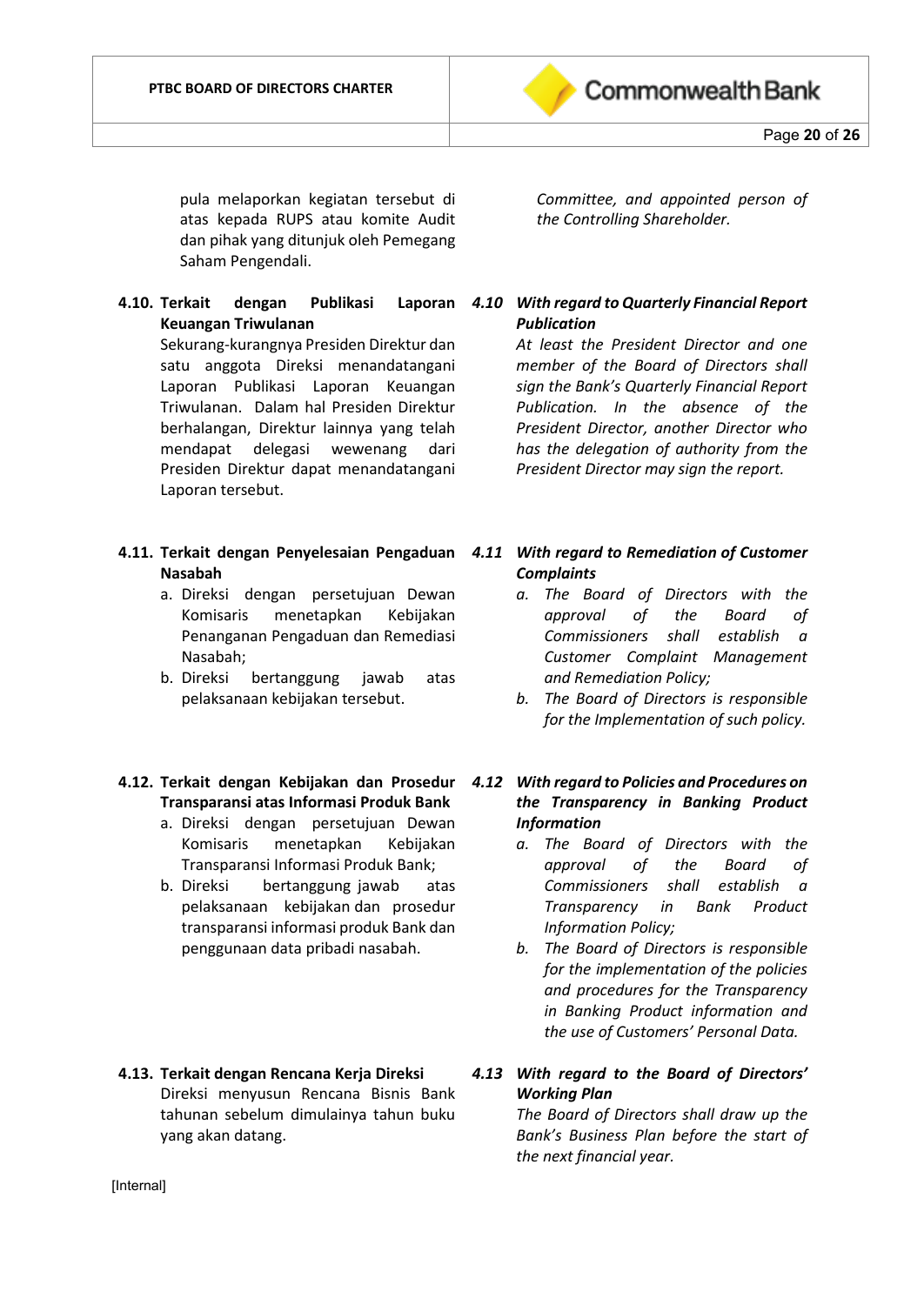

- **4.14. Terkait dengan Laporan Keuangan Bank** Direksi wajib menyerahkan laporan keuangan Perseroan untuk diaudit kepada akuntan publik yang telah ditunjuk dalam Rapat Umum Pemegang Saham.
- **4.15. Terkait dengan Penilaian Kesehatan Bank**
	- a. Dalam rangka melaksanakan tanggung jawab atas kelangsungan usaha Bank, Direksi bertanggung jawab untuk memelihara dan memantau Tingkat Kesehatan Bank serta mengambil langkah-langkah yang diperlukan untuk memelihara dan/atau meningkatkan Tingkat Kesehatan Bank;
	- b. Direksi memberikan persetujuan terhadap hasil *Self-Assessment* Tingkat Kesehatan Bank;
	- c. Direksi menyampaikan *action plan* dan laporan terkait bila hasil Tingkat Kesehatan Bank oleh OJK dan/atau penilaian sendiri terdapat:
		- 1. Peringkat Komposit 3 (CR 3) mencerminkan kondisi Bank secara umum sehat sehingga dianggap cukup mampu mengatasi dampak material yang merugikan dari perubahan kondisi bisnis dan faktor eksternal lain. Namun, terdapat masalah signifikan yang perlu ditangani segera agar tidak mengganggu kelangsungan bisnis Bank;
		- 2. Peringkat Komposit 4 (CR 4) mencerminkan kondisi Bank secara umum kurang sehat sehingga dianggap kurang mampu mengatasi dampak material yang merugikan dari perubahan kondisi bisnis dan faktor eksternal lain;
		- 3. Peringkat Komposit 5 (CR 5), mencerminkan kondisi Bank secara umum tidak sehat sehingga

# *4.14 With regard to the Bank's Financial Statements*

*The Board of Directors shall provide the Bank's financial statements to be audited by a Public Accountant that has been approved by a General Meeting of Shareholders.*

#### *4.15 With regard to Assessment of the Bank's Soundness Level*

- *a. In order to carry out the responsibility for the business continuity of the Bank, the Board of Directors has the obligation to maintain and monitor the Bank's Soundness Level and take any measures necessary to maintain and/or improve the Bank's Soundness Level;*
- *b. The Board of Directors shall approve the self-assessment of the Bank's Soundness Level;*
- *c. The Board of Directors shall draw up an Action Plan and its associated report upon the results of the Bank's Soundness Level as rated by OJK and/or the Bank is as follows:*
	- *1. A composite Rating of 3 (CR 3), reflecting a generally sufficient healthy condition of the Bank, so that it is considered to be sufficiently capable of overcoming the material adverse impacts from any changes in business conditions and other external factors. However, there are significant issues that need to be promptly addressed so as not to disrupt the business continuity of the Bank;*
	- *2. A composite Rating of 4 (CR 4), reflecting a generally less sound condition of the Bank so that it is considered to be less capable of overcoming any material adverse impacts from any changes in*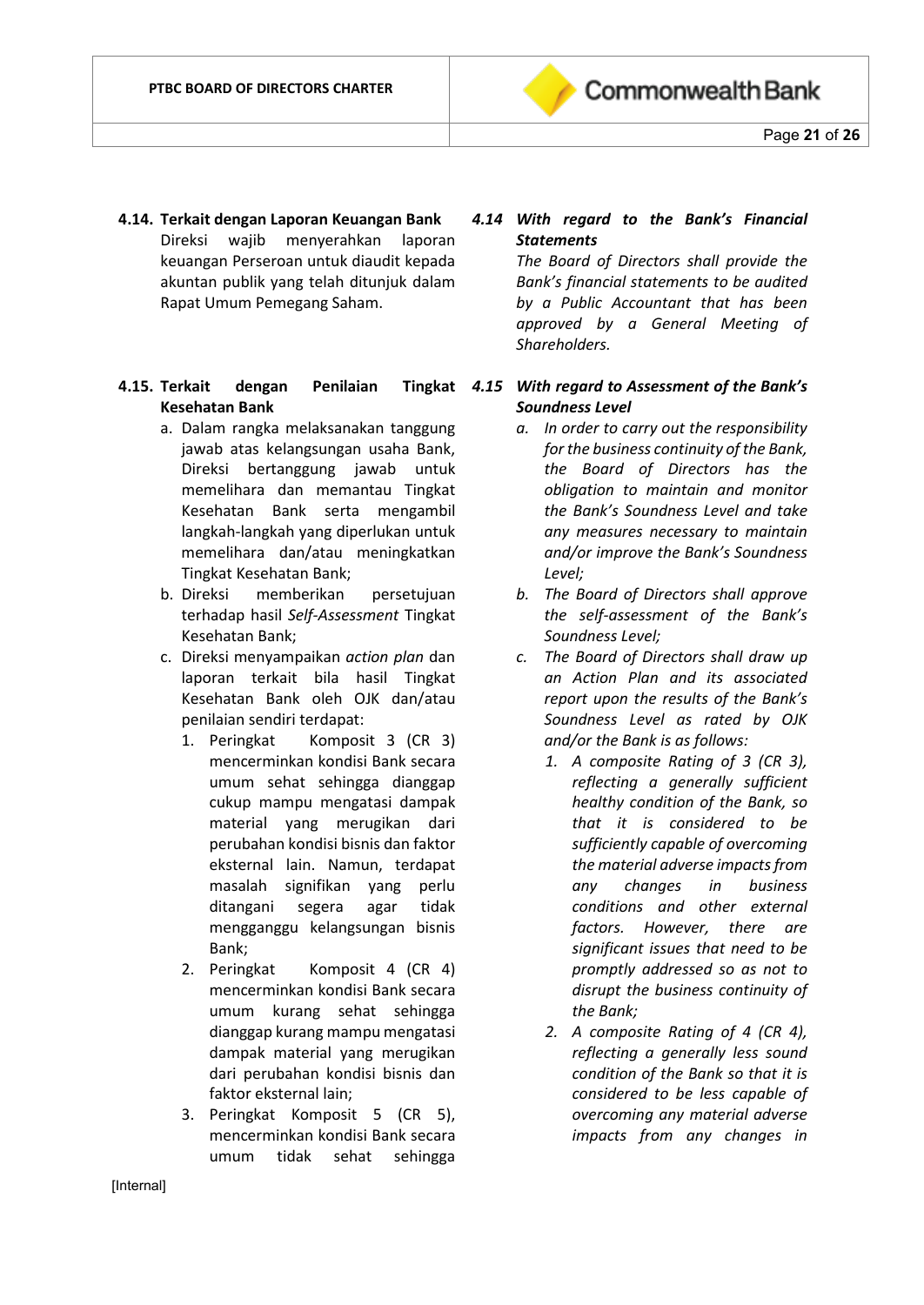

dianggap tidak mampu mengatasi dampak material yang merugikan dari perubahan kondisi bisnis dan faktor eksternal lain.

#### **4.16. Terkait Laporan Tahunan**

- a. Direksi menyampaikan Laporan Tahunan kepada RUPS atau pihak yang ditunjuk oleh Pemegang Saham pengendali setelah ditinjau oleh Dewan Komisaris dalam jangka waktu paling lambat 6 bulan setelah tahun buku Perseroan berakhir;
- b. Direksi yang menjabat pada tahun buku yang bersangkutan wajib menyetujui isi Laporan Tahunan dengan menandatangani Laporan Tahunan tersebut;
- c. Direksi wajib menyampaikan Laporan Tahunan kepada OJK, dan mengumumkan laporan tersebut pada situs web Bank paling lambat pada akhir bulan keempat setelah tahun buku berakhir sesuai dengan peraturan yang berlaku.

# **Minimum**

Terkait dengan *Internal Capital Adequacy Assessment Process* ("ICAAP"), Direksi berwenang dan bertanggung jawab paling kurang untuk:

a. Menyusun kebijakan, strategi, dan prosedur pengelolaan modal sesuai dengan ukuran, karakteristik, kompleksitas usaha, dan tingkat risiko Bank serta memastikan bahwa Bank senantiasa memelihara tingkat permodalan yang memadai untuk mengantisipasi risiko-risiko Bank;

*business conditions and other external factors;*

*3. A composite Rating of 5 (CR 5), reflecting a generally unsound condition of the Bank so that it is considered to be incapable of overcoming any material adverse impacts from any changes in business conditions and other external factors.*

#### *4.16 With regard to Annual Report*

- *a. The Board of Directors shall present the Annual Report to a GMS or person appointed by the Controlling Shareholder after it is reviewed by the Board of Commissioners within a period of no later than 6 months after the end of Company's financial year;*
- *b. The Board of Directors which serves during the fiscal year concerned is obliged to approve the content of the Annual Report by providing their signatures in the Annual Report;*
- *c. The Board of Directors must submit the Annual Report to the OJK, and publish the report on the Bank's website no later than the end of the fourth month after the financial year ends as per prevailing regulation.*
- **4.17. Terkait Kewajiban Penyediaan Modal**  *4.17 With regard to Minimum Capital Requirement*

*With regards to Internal Capital Adequacy Assessment Process ("ICAAP"), the Board of Directors is responsible to:*

- *a. Prepare policy, strategy and procedure on capital management in line with the Bank's size, characteristics, complexities and risk levels and ensure that the Bank, at any time, maintains sufficient capital level to anticipate Bank's risks;*
- *b. Develop frameworks to assess the risk levels which are faced by the Bank and*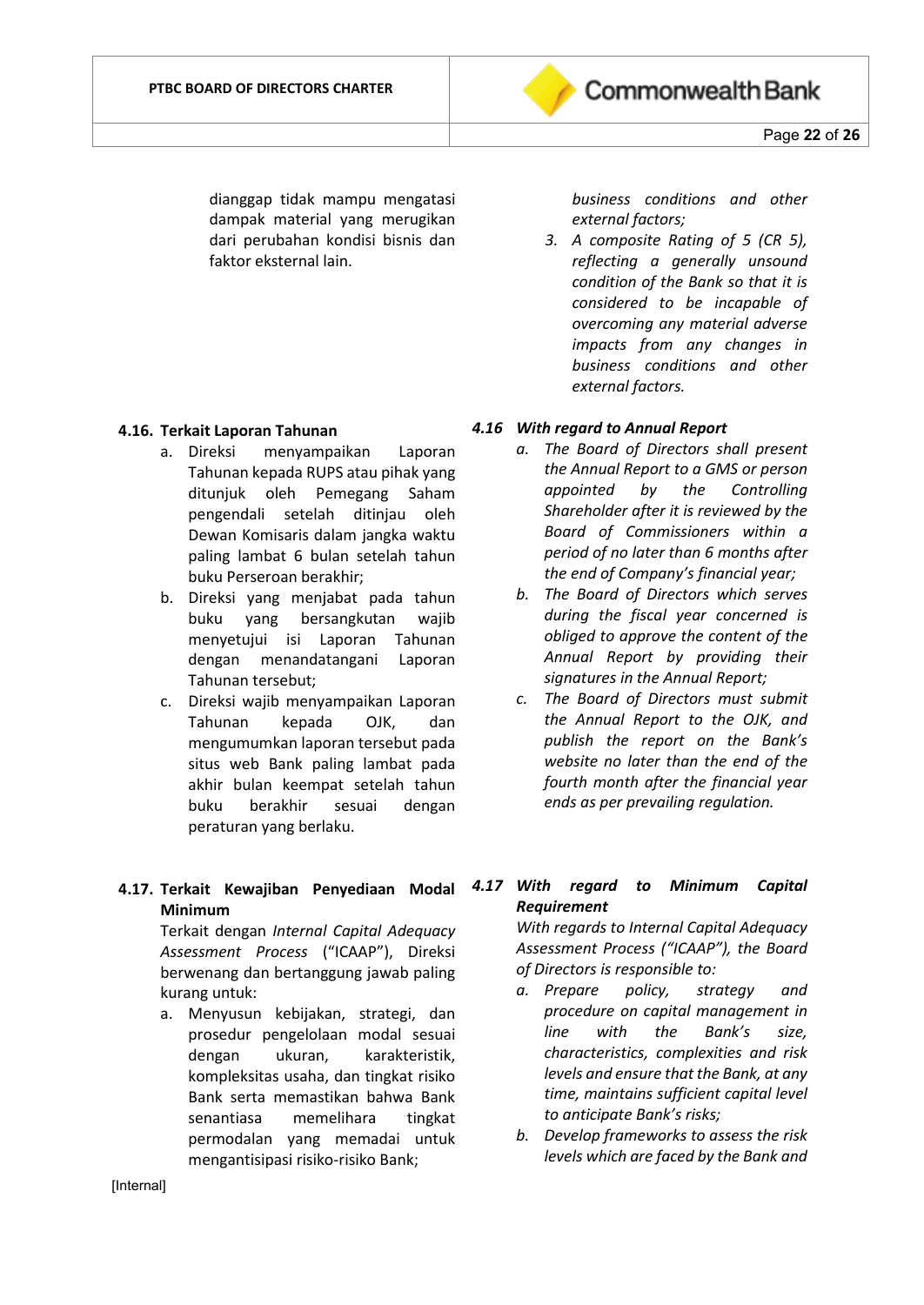

- b. Mengembangkan kerangka untuk menilai tingkat risiko yang dihadapi Bank, dan proses yang terkait dengan tingkat risiko dan kebutuhan modal;
- c. Memastikan bahwa rencana strategis Bank mencakup strategi pengelolaan modal yang menggambarkan kebutuhan modal, antisipasi belanja modal*,* target permodalan yang ingin dicapai, dan sumber permodalan yang ingin diharapkan.
- d. Memastikan strategi, kebijakan, dan prosedur pengelolaan modal dilaksanakan secara *efektif.*

#### **4.18. Terkait Perlindungan Konsumen**

- a. Direksi dengan persetujuan Dewan Komisaris menetapkan Kebijakan Perlindungan Nasabah;
- b. Direksi bertanggung jawab atas pelaksanaan kebijakan tersebut.

#### **4.19. Terkait Pelaksanaan Edukasi dalam rangka meningkatkan Literasi Keuangan Konsumen dan/atau Masyarakat**

- a. Direksi wajib menyampaikan rencana Edukasi tahunan dengan tenggat waktu yang sama dengan penyampaian Rencana Bisnis Bank;
- b. Direksi wajib menyampaikan laporan pelaksanaan Edukasi kepada OJK paling lambat setiap tanggal 30 bulan Januari tahun berikutnya.

*processes in accordance to the Bank's risk levels and capital needs;*

- *c. Ensure that the Bank's strategic plan covers capital management strategy describing capital needs, anticipated capital expenditures, capital targets to be achieved, and expected capital sources;*
- *d. Ensure that the strategy, policy, and procedure on capital management are executed effectively.*

#### *4.18 With regard to Customer Protection*

- *a. The Board of Directors, with the approval of the Board of Commissioners, shall establish a Customer Complaint Management and Remediation Policy, and a Customer Protection Policy;*
- *b. The Board of Directors is responsible for the Implementation of such policies.*
- *4.19 With regard to Implementation of Education in order to Increase Customer and/or Public Financial Literacy*
	- *a. The Board of Director is responsible to report the Bank's annual education plan to OJK on the same deadline as the submission of Bank's Business Plan;*
	- *b. The Board of Director shall report realization of its education plan to OJK, at the latest, on the 30th of January of the following year.*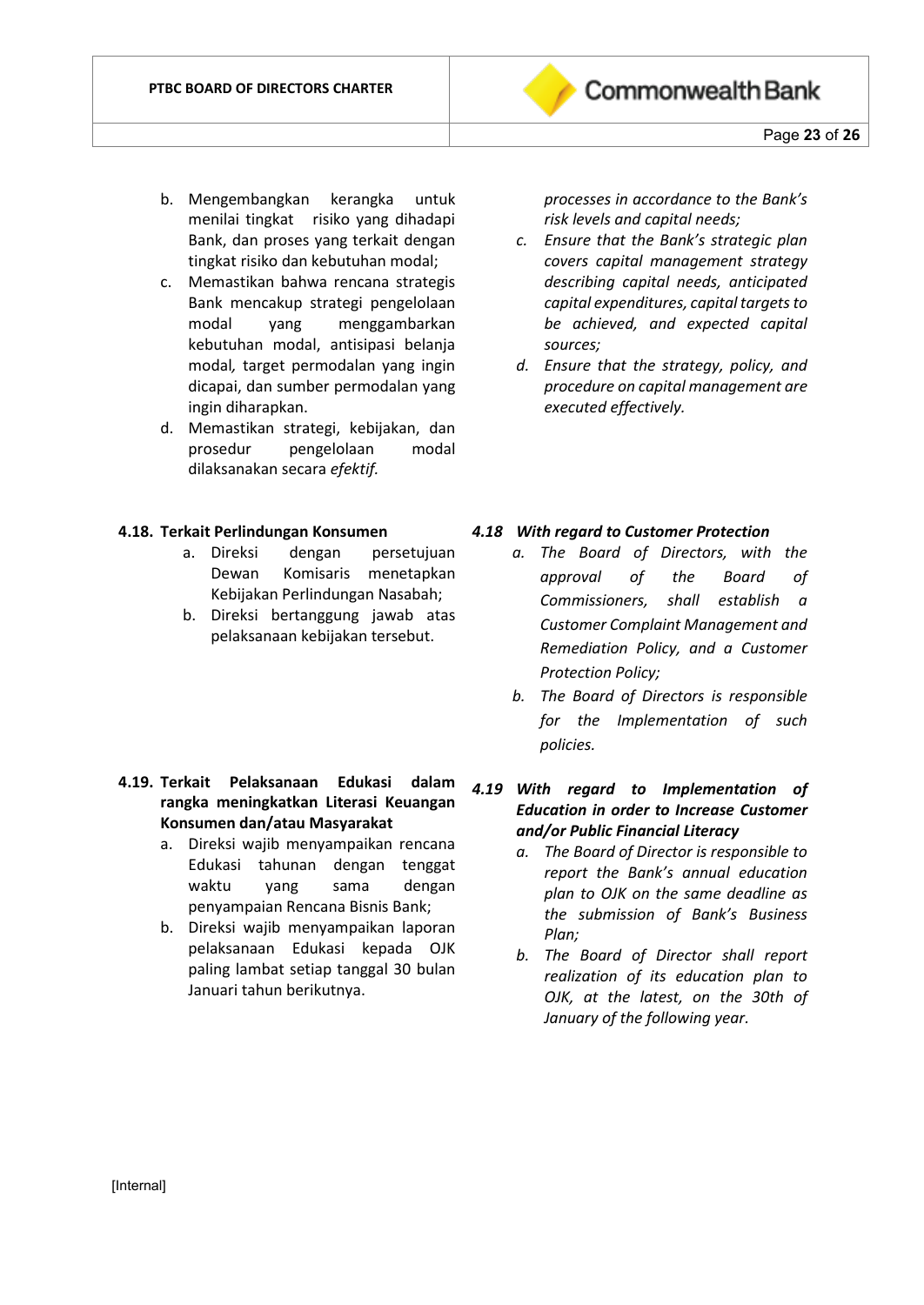

**4.20. Terkait Pelayanan dan Penyelesaian**  *4.20 With regard to Customer Complaint*  **Pengaduan Konsumen pada Pelaku Usaha Jasa Keuangan**

Direksi untuk membentuk unit kerja terkait fungsi pelayanan dan penyelesaian pengaduan atau dengan menunjuk anggota Direksi atau pejabat setingkat di bawah Direksi yang menjalankan fungsi tersebut.

#### **4.21. Terkait Penerapan Strategi Anti Fraud**

- a. Direksi membentuk unit kerja atau fungsi yang bertugas menangani penerapan strategi anti-*Fraud,* yang bertanggung jawab kepada Presiden Direktur dan memiliki hubungan komunikasi dan pelaporan secara langsung kepada Dewan Komisaris;
- b. Direksi menunjuk pimpinan unit kerja atau pejabat yang membawahkan fungsi yang bertugas menangani penerapan strategi anti-*Fraud,* dan wajib memiliki sertifikat keahlian di bidang anti *Fraud*; dan/atau pengalaman yang memadai di bidang perbankan.

#### **V. Rapat Direksi**

#### **5.1 Ketentuan Umum**

- a. Rapat Direksi diadakan ditempat kedudukan Perseroan atau di tempat yang memungkinkan untuk dilaksanakan Rapat tersebut;
- b. Rapat Direksi wajib dilaksanakan secara berkala paling kurang satu kali dalam setiap bulan, dan dapat diadakan setiap saat apabila dianggap perlu:
	- 1. Oleh seorang atau lebih anggota Direksi, atau
	- 2. Atas permintaan tertulis dari seorang atau lebih anggota Dewan Komisaris, atau

# *Handling and Resolution by the Financial Service Provider*

*The Board of Directors shall establish a dedicated unit on the handling of customer complaints or to appoint a member of the Board of Directors, or an executive officer below a Director to manage the function.*

#### *4.21 With regard to the Implementation of Anti-Fraud Strategies*

- *a. The Board of Directors shall establish a working unit or function to handle the implementation of an anti-fraud strategy, which is responsible to the President Director and has a direct communication and reporting to the Board of Commissioners;*
- *b. The Board of Directors shall appoint a unit head or an officer who will be in charge of the function to handle the implementation of the anti-fraud strategy, which must have a certificate of expertise in the field of anti fraud; and/or sufficient experience in banking.*

#### *V. Meetings of the Board of Directors*

#### *5.1 General Requirements*

- *a. The Board of Directors meeting is to be held at the Company's domicile or any place deemed reasonable to conduct such meeting;*
- *b. The Board of Directors meeting must to be conducted regularly at least once each month, and can be held at any time if deemed necessary:*
	- *1. By one or more members of the Board of Directors, or*
	- *2. Upon written request of one or more members of the Board of Commissioners, or*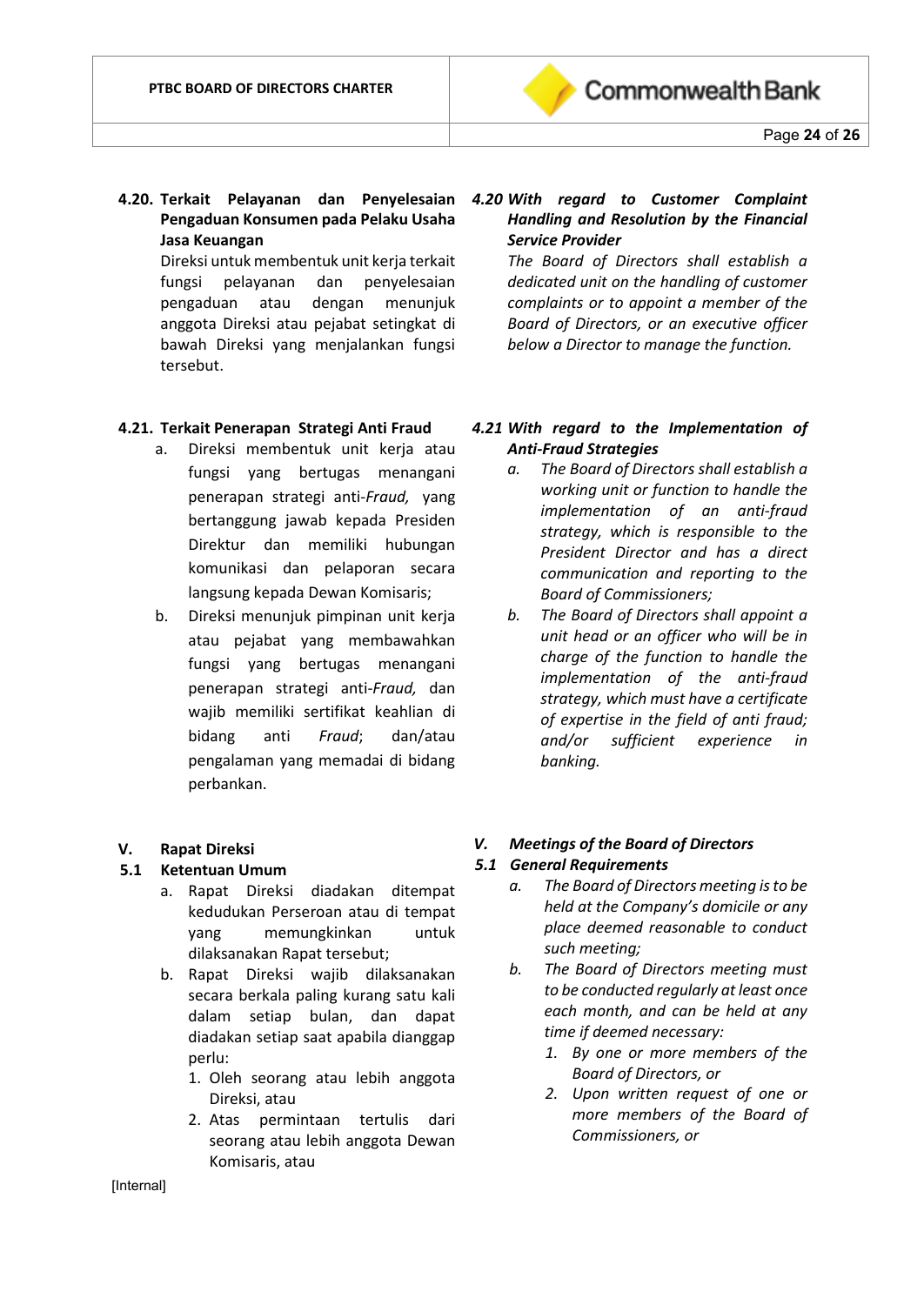

- c. Pemanggilan Rapat Direksi dilakukan oleh anggota Direksi yang berhak bertindak untuk dan atas nama Direksi, dan disampaikan langsung kepada setiap anggota Direksi;
- d. Rapat Direksi dipimpin oleh Presiden Direktur;
- e. Dalam hal Presiden Direktur tidak dapat hadir atau berhalangan (yang tidak perlu dibuktikan kepada pihak ketiga), Rapat Direksi dipimpin oleh seorang anggota Direksi yang dipilih oleh dan dari antara anggota Direksi yang hadir.
- f. Anggota Direksi dapat berpartisipasi dalam Rapat Direksi melalui telepon atau sarana komunikasi lainnya dimana rapat dapat didengar secara langsung oleh dan semua anggota lain yang hadir dapat berpatisipasi. Setiap anggota yang berpartisipasi dianggap hadir dalam rapat dengan ketentuan bahwa Direksi menerima persetujuan tertulis dari anggota yang hadir dan menandatangani berita acara rapat;
- g. Kehadiran anggota Direksi dalam rapat wajib diungkapkan dalam Laporan Tahunan Bank;
- h. Direksi harus menjadwalkan rapat untuk tahun berikutnya sebelum berakhirnya tahun buku.

**5.2 Kuorum**

Rapat Direksi adalah sah dan berhak mengambil keputusan yang mengikat

- *3. Upon written request of one or more shareholders who jointly represent 1/10 (one-tenth) or more of the total outstanding voting shares;*
- *c. The Board of Directors meeting shall be convened by a member of the Board of Directors who is entitled to act for and on behalf of the Board of Directors, and shall be communicated directly to each member of the Board of Directors;*
- *d. The Board of Directors Meeting shall be chaired by the President Director;*
- *e. In the event that the President Director is not available or is prevented from attending the meeting (which situation does not need to be proven to any third parties), the Board of Directors meeting shall be chaired by a member of the Board of Directors elected by members of the Board of Directors that are present in the meeting;*
- *f. Any members of the Board of Directors may participate in the Board of Directors meeting by telephone or by other means of communication as long as the meeting can be heard directly by all other members who are present and who can also participate therein. Each member participating in such manner is considered present at the meeting provided that the Board of Directors accepts the written approval from such member who also signs the minutes of such meeting;*
- *g. The attendance of the Board of Directors in the meeting shall be disclosed in the Bank's Annual Report;*
- *h. The Board of Directors must schedule the meeting for the following year before the end of current fiscal year.*
- *5.2 Quorum*

*The Board of Directors meeting shall be considered legitimate and is entitled to* 

[Internal]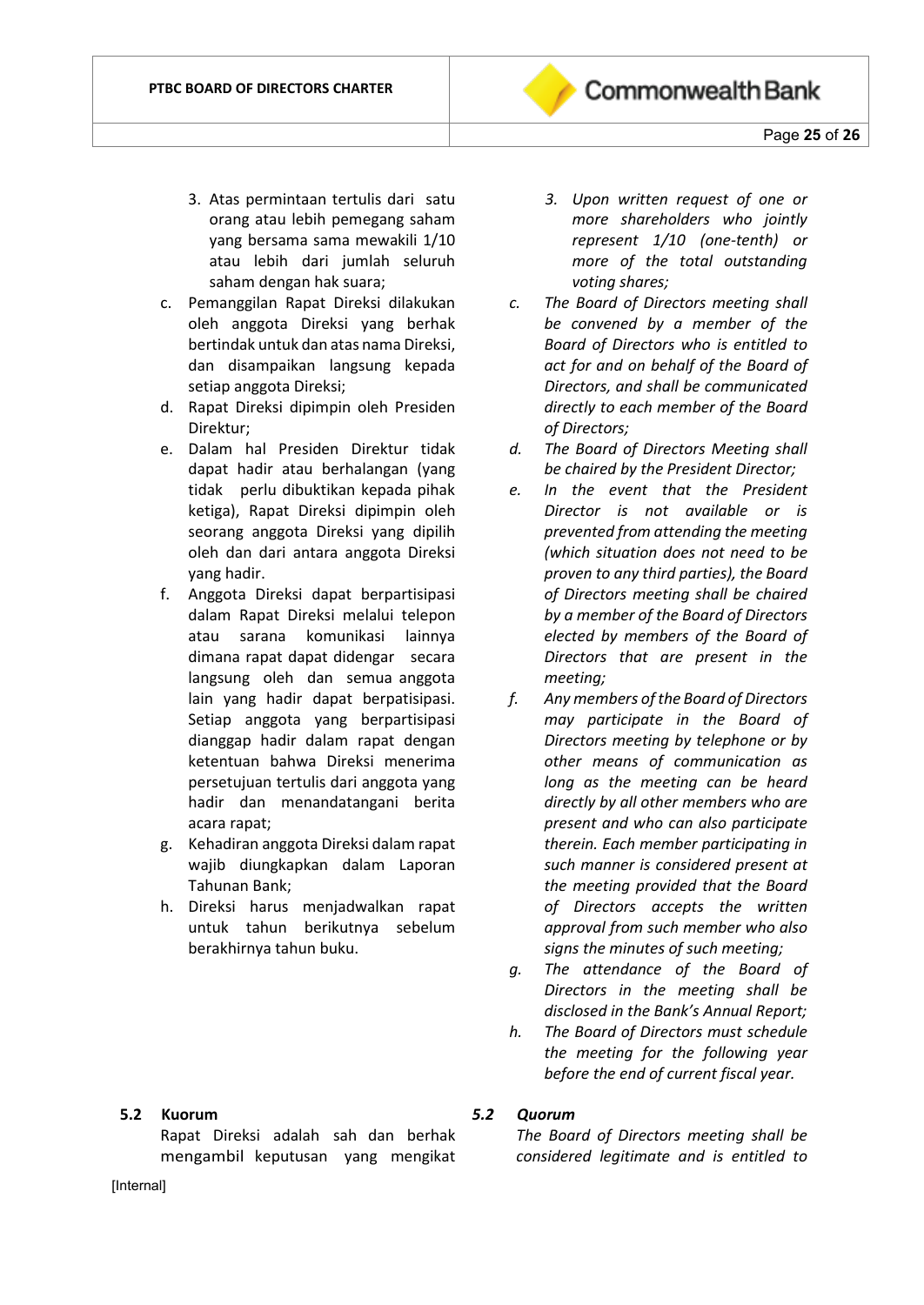

apabila lebih dari ½ (setengah) dari jumlah anggota Direksi hadir dalam rapat.

#### **5.3 Keputusan Rapat**

- a. Pengambilan keputusan rapat Direksi dilakukan berdasarkan musyawarah mufakat antara anggota Direksi
- b. Apabila tidak tercapai keputusan, maka keputusan diambil dengan pemungutan suara berdasarkan suara setuju paling sedikit lebih dari ½ (setengah) dari seluruh jumlah anggota Direksi yang hadir dalam rapat;
- c. Dalam hal suara yang setuju dan yang tidak setuju berimbang, ketua Rapat Direksi yang akan menentukan;
- d. Setiap anggota Direksi yang hadir berhak mengeluarkan satu suara dan tambahan satu suara untuk setiap anggota Direksi lain yang diwakilinya;
- e. Pemungutan suara mengenai diri orang dilakukan dengan surat suara tertutup tanpa tanda tangan sedangkan pemungutan suara mengenai hal-hal lain dilakukan secara lisan, kecuali ketua rapat menentukan lain tanpa ada keberatan dari yang hadir;
- f. Suara yang tidak sah dianggap tidak dikeluarkan secara sah dan dianggap tidak ada serta tidak dihitung dalam menentukan jumlah suara yang dikeluarkan;
- g. Direksi dapat juga mengambil keputusan yang sah tanpa mengadakan rapat Direksi, dengan ketentuan semua anggota Direksi telah diberitahu secara tertulis atau melalui email dan semua anggota Direksi memberikan persetujuan mengenai usul yang diajukan tersebut. Keputusan yang diambil dengan cara demikian mempunyai kekuatan yang

*adopt binding resolutions if more than ½ (one half) of the total members of the Board of Directors are present in the meeting.*

#### *5.3 Meeting Resolutions*

- *a. The Board of Directors meeting shall adopt resolutions based on consensus for unanimity among the members of the Board of Directors;*
- *b. In the event that no consensus is reached, then the resolution shall be adopted on the basis of the affirmative vote of at least more than ½ of the total votes cast in the meeting;*
- *c. In the event of a tie between votes of agreement and disagreement, the Chairperson of the Board of Directors meeting shall have the casting vote;*
- *d. Each member of the Board of Directors in attendance is entitled to one vote and an additional one vote for another Board of Directors member that he/she represents;*
- *e. A vote on a person is carried out by closed ballot without signature, while a vote on other matters shall be carried out in verbal manner unless the chairperson of the meeting decides otherwise without any objections from those who are present;*
- *f. Any invalid votes are not considered legally cast and shall be deemed nonexistent and therefore shall not be counted in determining the total number of votes cast;*
- *g. The Board of Directors may also adopt legitimate resolutions without holding a meeting provided that all members of the Board of Directors have been notified in writing or by email and all members of the Board of Directors provide their approvals to the proposal submitted to them. Any resolutions adopted in this manner*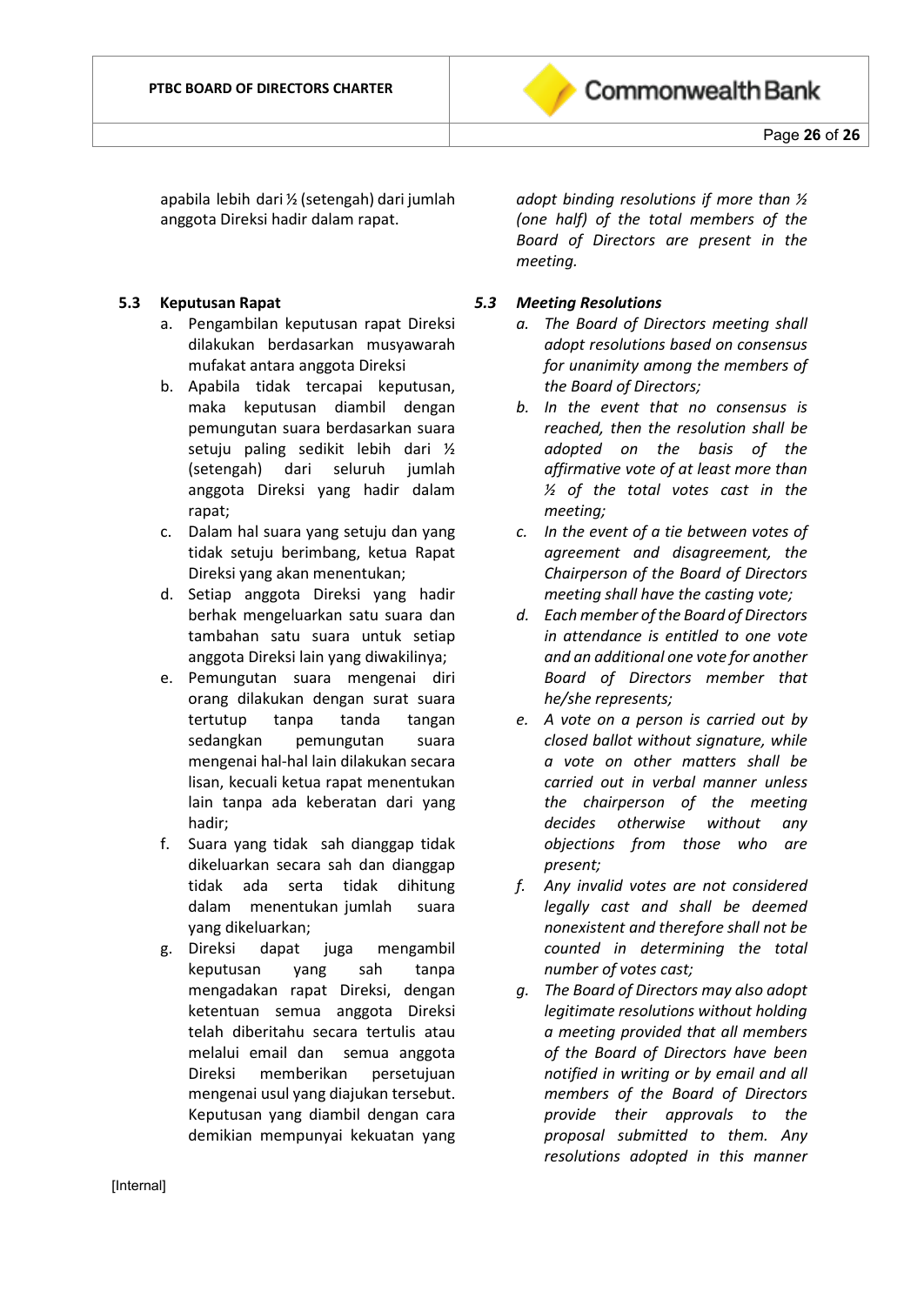

sama dengan keputusan yang diambil dengan sah dalam Rapat Direksi.

#### **5.4 Notulen Rapat**

- a. Hasil rapat Direksi termasuk monitor aksi tindak lanjut dari keputusan Rapat dituangkan dalam risalah rapat;
- b. Risalah rapat ditandatangani oleh seluruh anggota Direksi yang hadir dan disampaikan kepada seluruh anggota Direksi;
- c. Risalah rapat disimpan dengan baik oleh Sekretaris Perusahaan sebagai dokumentasi Perseroan;
- d. Perbedaan pendapat yang terjadi dalam rapat Direksi wajib dicantumkan secara jelas dalam risalah rapat beserta alasan perbedaan pendapat tersebut. Terkait dengan hal tersebut, salinan risalah rapat Direksi yang telah ditandatangani oleh seluruh anggota Direksi yang hadir, harus didistribusikan kepada seluruh anggota Direksi.

# **VI. Penutup**

Piagam ini menggantikan versi sebelumnya dan berlaku efektif setelah mendapatkan persetujuan pada tanggal 1 Juni 2021.

*shall have the same legal force and effect as a valid resolution made in a Board of Directors meeting.*

#### *5.4 Minutes of Meeting*

- *a. The results of the Board of Directors meeting including monitoring of follow-up actions shall be recorded in the Minutes of Meeting;*
- *b. The Minutes of Meeting shall be signed by all members of the Board of Directors who are present and submitted to all members of the Board of Directors;*
- *c. The Minutes of Meeting shall be duly maintained by the Corporate Secretary for the Company's documentation;*
- *d. Any dissenting opinions that may arise in the Meeting must be clearly stated in the Minutes of Meeting along with the reasons for such dissenting opinions. In such event, the Minutes of Meeting shall be redistributed to each and every member of the Board of Directors.*

# *VI. Closing*

*This Charter replaces the previous version and become effective upon approval on 1 June 2021.*